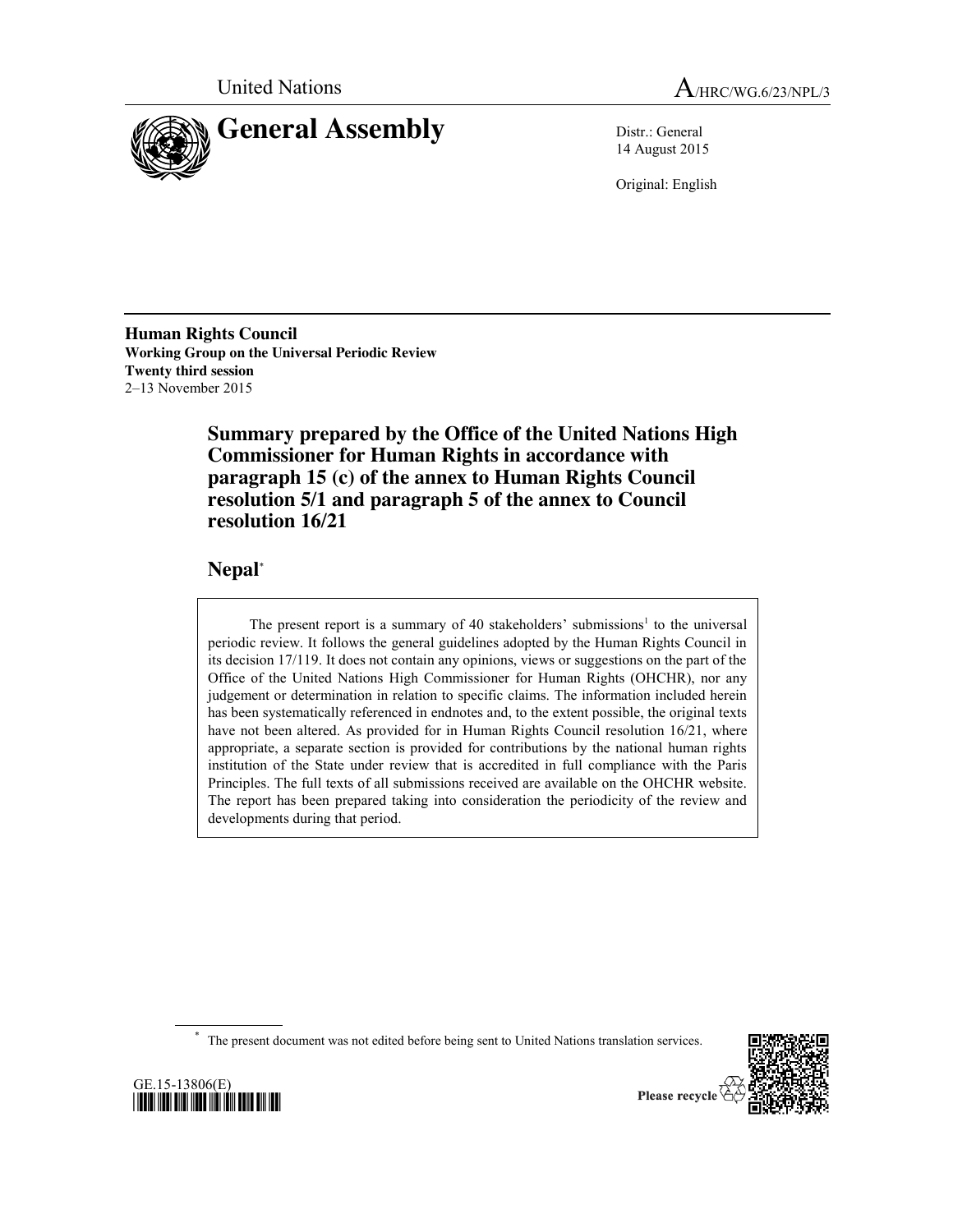# **I. Information provided by the national human rights institution of the State under review accredited in full compliance with the Paris Principles**

1. The National Human Rights Commission (NHRC) was elevated to a Constitutional body by the 2007 Interim Constitution and the 2012 NHRC Act. Both are however silent on its independence and autonomy. Due to the lack of personnel management legislation, most NHRC employees are compelled to work on a temporary basis. Following the Supreme Court's (SC) verdict in favor of the autonomy and independence, the Government had accepted to enact new legislation to resolve the problem.<sup>2</sup>

2. NHRC-NWC-NDC recommended that the National Dalit Commission (NDC) and the National Women Commission (NWC) be established as independent and autonomous bodies through the new Constitution.<sup>3</sup>

3. Nepal has ratified a number of human rights treaties. Although laws, policies and plans are in place, the level of implementation appears weak. The Rome Statute and the Ottawa Protocol have not been ratified despite recommendations of NHRC and the Legislature-Parliament. NHRC-NWC-NDC recommended timely reporting to treaty bodies.4

4. Referring to participatory processes for the implementation of UPR recommendations,<sup>5</sup> NHRC-NWC-NDC recommended that Nepal be held accountable for the implementation of the Action Plan. 6

5. NHRC-NWC-NDC recommended a more effective implementation of the Human Rights National Action Plan 2014-2018.7

6. Some incidents of killings during protests and custodial deaths have been reported, mainly in Terai-Madhes region. Despite a Court order and NHRC recommendations, such incidents have not been adequately investigated.<sup>8</sup>

7. Torture has not been fully criminalized. The Bill tabled in the Parliament fails to rectify deficiencies in the current legal regime including a definition and statutory limitation. NHRC-NWC-NDC recommended that the Bill be enacted in line with international standards. 9

8. NHRC-NWC-NDC reported that the 2011 Caste-Based Discrimination and Untouchability Act was adopted, but few cases have been lodged at the court due to the police being focused on settling cases through mediation. Mechanisms formed to eliminate caste based discrimination are not effective.<sup>10</sup>

9. Although eight Commissions were formed to improve prison conditions, the implementation of their recommendations is not satisfactory. Detention centres/jails are overcrowded and there is a lack of food, health care, sanitation and recreation. Prisoners, those in pre-trial detention, mentally ill persons, and those with infectious diseases are kept together.<sup>11</sup>

10. The NHRC recommendation to ratify the ICRMW has not been implemented.<sup>12</sup> Reference was made to the number of victims of fraud, unsafe migration, human trafficking and smuggling. There is also a problem in obtaining birth registration and citizenship certificate for children born while in foreign employment.<sup>13</sup>

11. Though the 2011 Domestic Violence Act, Gender-Based Violence Eradication Fund Regulations, National Action Plan on Gender-Based Violence and Security Council Resolutions 1325 and 1820 have been developed, implementation is not satisfactory.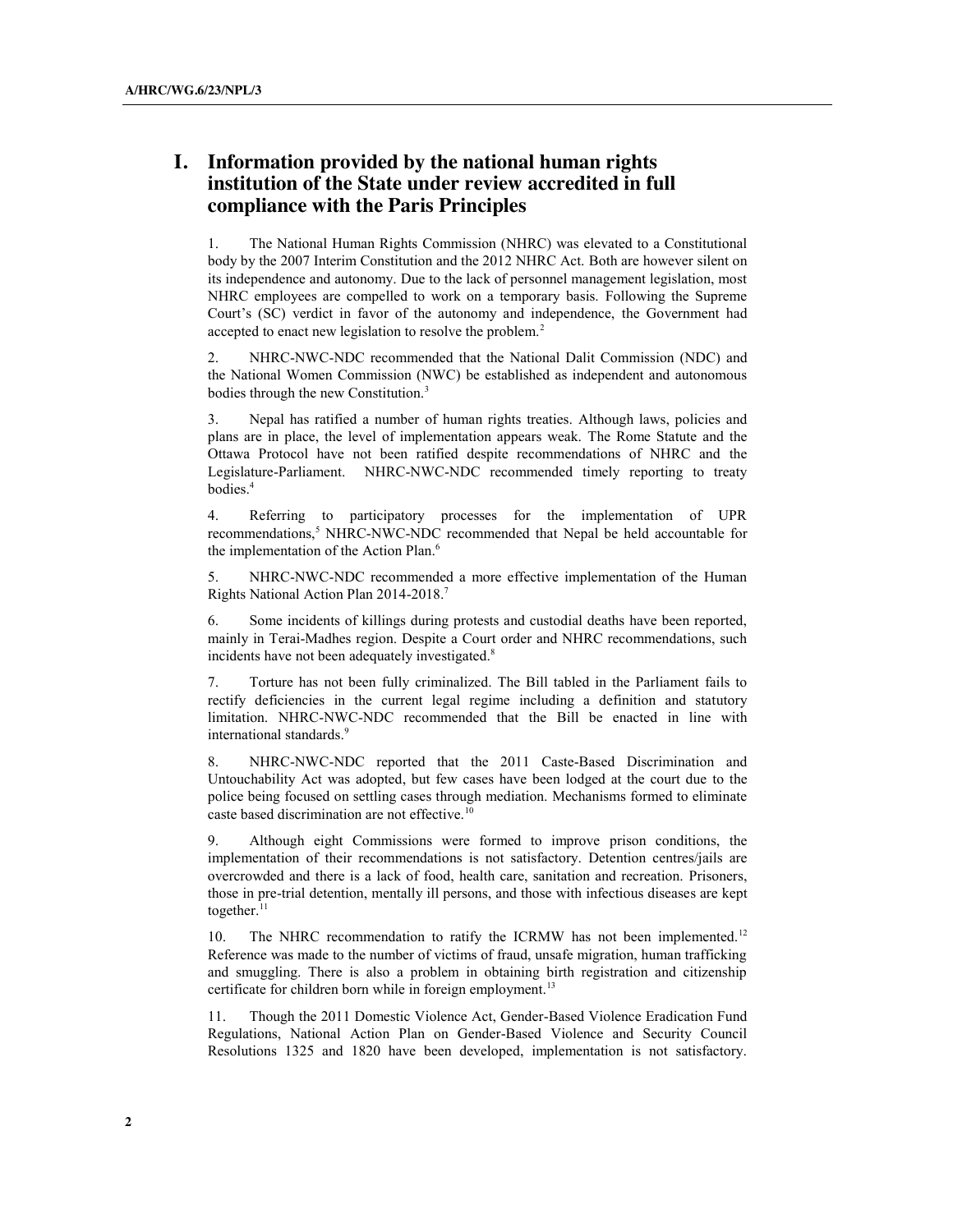Crimes against women such as setting ablaze, rape, gender selective abortion, suicide are in increasing trend. There are age old social taboos such as child marriage, polygamy, dowry, witchcraft, Chhaupadi, Badi, Deuki, Jhuma and Kamlari. Single women, young girls and girl child are often at risk. The Bill on gender equality and violence against women is still pending in the Parliament. Similarly, the Social Reform Bill tabled in the Parliament fails to address the dowry problems.<sup>14</sup>

12. According to NHRC-NWC-NDC, effective actions are necessary to pass the Act on child rights to prevent violence against children including sexual violence and child labour.<sup>15</sup>

13. Despite repeated commitments to end impunity,<sup>16</sup> substantial improvement hasn't been made. A special taskforce has been formed to implement Court decisions. According to NHRC-NWC-NDC, it is necessary to have legal provisions that make the Office of the Attorney General mandatory to file a case upon the NHRC recommendations, in accordance with the SC's order, and to fully implement the NHRC recommendations by the institutions.<sup>17</sup>

14. NHRC reported that it has issued Human Rights Defenders Directive, 2013. The Government has also instructed the security agencies to protect the rights of human rights defenders. However, the acts of intimidation, abuse, ill-treatment, creating obstacle in their work, arson, etc. still continue. Nepal has yet to give its consent to the visit of Special Rapporteur on Human Rights Defenders.18

15. Following the passage of the Truth and Reconciliation Commission (TRC) and the Commission on the Enforced Disappearance of Persons (CIDP) Acts, both Commissions were established in 2015. The SC however nullified the Act's provisions that allow amnesty for perpetrators of serious violations of human rights, and without the consent of the victims. NHRC-NWC-NDC recommended that perpetrators of serious human rights violations be prosecuted and reparation be provided to the victims in line with international standards.<sup>19</sup>

16. Most people displaced during armed conflict have returned to their homes, but the confiscated properties have not been returned to the rightful owners. It is necessary to provide them appropriate reparation through TRC.<sup>20</sup>

17. NHRC informed that during the reporting period, a total of 592 incidents against freedom of expression occurred. Incidents of ill-treatment, beatings, vandalism and arsons took place specifically during, strikes and protest programs. It informed that NHRC set up a mechanism for the safety of journalists and human rights defenders. NHRC-NWC-NDC recommended that Nepal works further for the security of journalists and human rights defenders.<sup>21</sup>

18. Although poverty has declined, the poverty rate of Dalit, marginalized groups, as well as the people living in Karnali, Mid/Far-Western Region and Southern districts remains high. $22$ 

19. Despite a SC decision, the social inclusion policy has not incorporated Muslims. Musahar, Santhal, Chepang, Pahari, Haliya, Haruwa-Charuwa, Kamaiya, Kamlahari, Majhi, Thami, Jhangad, Bote, Danuwar, Chamar, Dom, Dusadh, Kusunda, Bankariya, Raute, Hayu, Raji, Meche, Koche and Kusbadiya are also deprived of basic human rights. Nepal should make arrangements for inclusion, protection and promotion of human rights of such communities.<sup>23</sup>

20. The rate of human trafficking in foreign employment is increasing. Despite suggestions of the NHRC, the Palermo Protocol has not been ratified. It is necessary to raise awareness, review laws and effectively implement them.<sup>24</sup>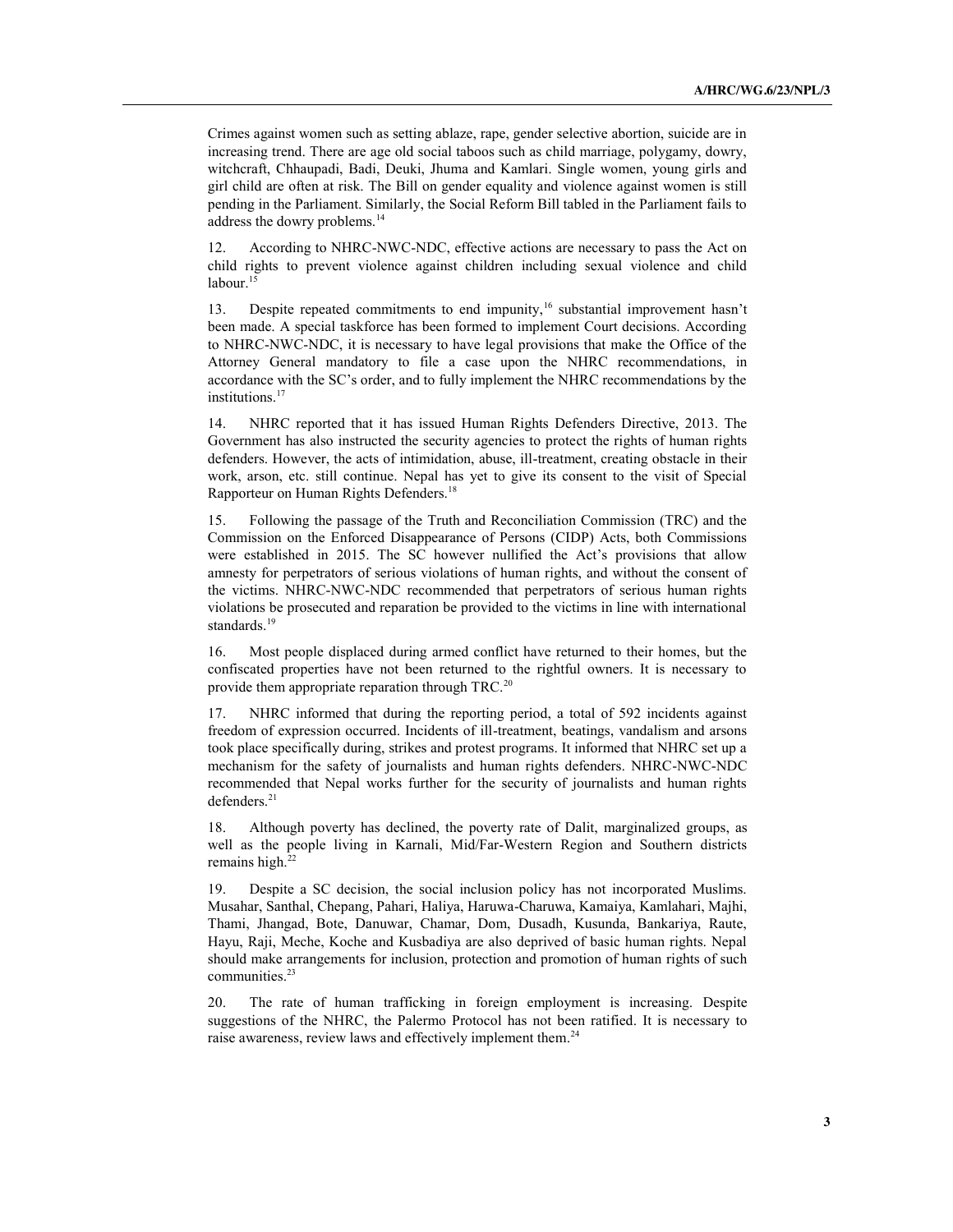21. NHRC-NWC-NDC indicated that Nepal should ensure a dignified life for persons with disabilities.<sup>25</sup>

22. Following a SC verdict, sexual and gender minorities have been receiving citizenship certificates and passports on the basis of identity. The Same-Sex Marriage Study Committee formed in accordance with the SC order has submitted its report recommending to recognize same-sex marriage, which has been taken positively by the government. NHRC-NWC-NDC indicated that the discriminatory provisions in laws and regulations against this community should be amended and the recommendation made by the Committee implemented.26

23. A National Action Plan for the meaningful participation of indigenous peoples in decision making process has been developed, in line with ILO Convention No.169. Nepal should enhance their inclusion and empowerment.<sup>27</sup>

24. The 2007 SC instructions to enact law on refugees and to ratify the Refugee Convention have not been implemented. Although Nepal has recognized Tibetans who entered Nepal before 1990 as refugees, later arrivals not and their children cannot receive identity cards and birth registration. Nepal should protect the rights of refugees by promulgating laws and ratifying the 1951 Refugee Convention.<sup>28</sup>

25. NHRC reported that it has made recommendations for the amendment and effective implementation of the Senior Citizens Act.<sup>29</sup>

26. NHRC has made recommendations to provide adequate relief and rehabilitation to people displaced by natural disasters. 30

## **II. Information provided by other stakeholders**

## **A. Background and framework**

### **1. Scope of international obligations**<sup>31</sup>

27. A number of organizations, including FIAN Nepal,<sup>32</sup> JS14,<sup>33</sup> JS17,<sup>34</sup> International Commission of Jurists  $(ICJ)$ ,<sup>35</sup> JS16,<sup>36</sup> JS15,<sup>37</sup> JS5,<sup>38</sup> JS2,<sup>39</sup> JS18,<sup>40</sup> Swatantrata Abhiyan Nepal  $(SAN)$ ,<sup>41</sup> JS20<sup>42</sup> and  $AI<sup>43</sup>$ , recommended that Nepal ratify and implementy the following international human rights treaties: OP-ICESCR; OP-CAT; Optional Protocol to the CRC on a communications procedure; Hague Convention on Protection of Children and Co-operation in Respect of Inter-country Adoption; ICRMW; ILO Convention No. 97 concerning Migration for Employment; ILO Convention No. 143 concerning Migrant Workers; ILO Convention No. 181 concerning private Employment Agencies; 2014 Protocol to ILO Convention No. 29 concerning Forced or Compulsory Labour; UN Protocol to Prevent, Suppress and Punish Trafficking in Persons, Especially Women and Children and; Convention on the Non-Applicability of Statutory Limitations to War Crimes and Crimes Against Humanity.

28. JS15 further recommended Nepal to enforce provisions of CEDAW and its General Recommendation 26; as well as ICESCR to protect labour rights.<sup>44</sup>

29. TRIAL,<sup>45</sup> ICJ,<sup>46</sup> JS17,<sup>47</sup> JS2<sup>48</sup>Human Rights Watch (HRW),<sup>49</sup> and AI <sup>50</sup> recommended ratifying the ICPPED, recognizing the competence of the Committee to consider communications.

30. JS551, JS1552 and SAN53 recommended ratifying ILO Convention No. 189 concerning Decent Work for Domestic Workers and reviewing agreements with receiving countries on minimum wage and basic work standards.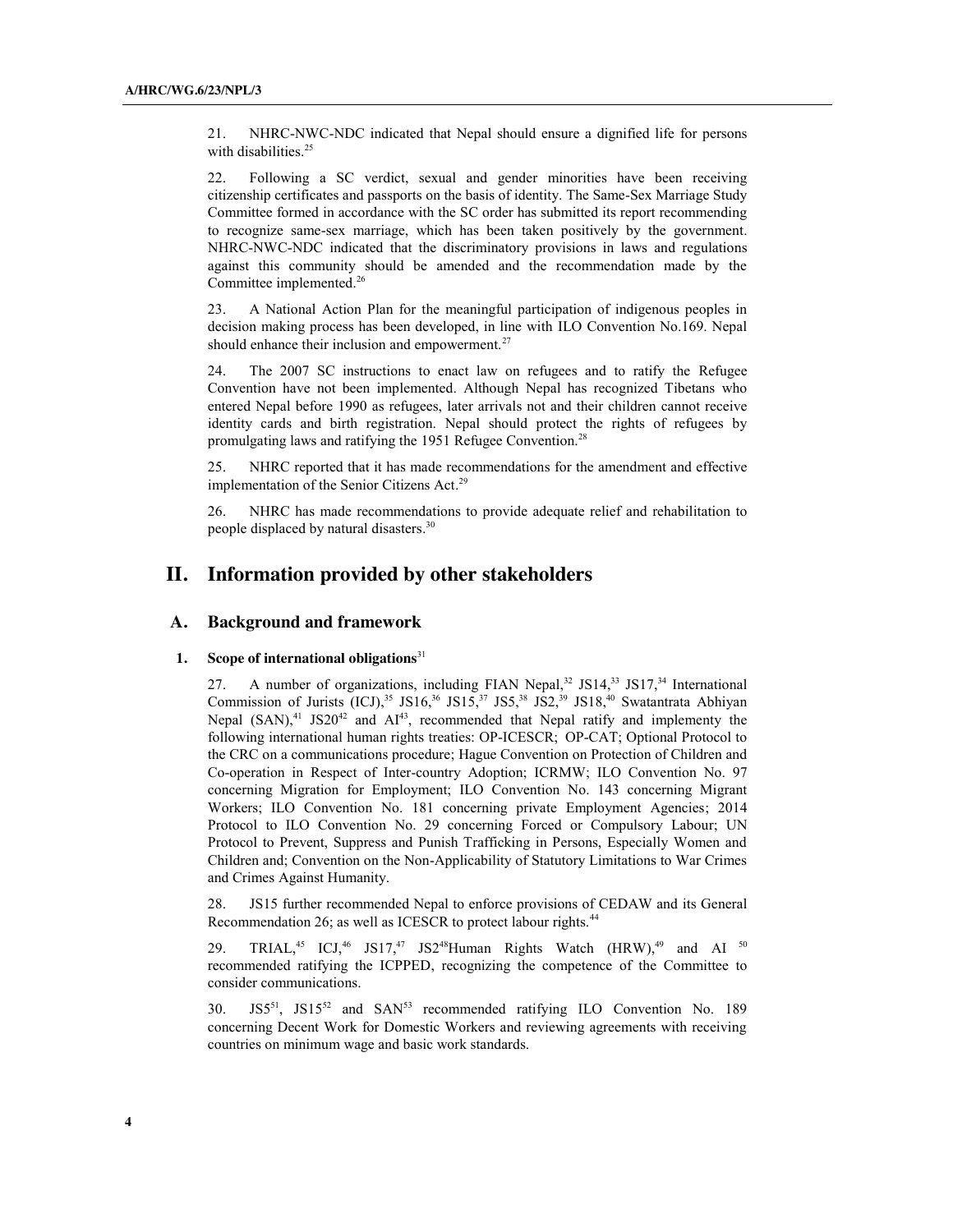31. ICJ<sup>54</sup>, JS9,<sup>55</sup> JS11,<sup>56</sup> JS17<sup>57</sup> and HRW recommended ratifying the 1951 Convention Relating to the Status of Refugees and its 1967 Protocol and adopting implementing legislation.<sup>58</sup>

32. AI,<sup>59</sup> ICJ,<sup>60</sup> JS17,<sup>61</sup> JS2<sup>62</sup> and HRW,<sup>63</sup> recommended ratifying the Rome Statute of the International Criminal Court.

## **2. Constitutional and legislative framework**

33. JS11 indicated that Nepal should reform the 2007 Interim Constitution to ensure that all human rights are guaranteed to all people, including legal residents, refugees and asylum seekers who do not hold the Nepali citizenship.<sup>64</sup> JS21, JS20<sup>65</sup> and JS3<sup>66</sup> indicated that the 2007 Interim Constitution only guarantees the right to religious freedom to Nepali citizens. 67

34. Christian Solidarity Worldwide (CSW)<sup>68</sup> and AI indicated that the new Constitution should protect human rights in a manner fully consistent with international human rights law and standards.<sup>69</sup> Several organizations, including ADF International,<sup>70</sup> JS19,<sup>71</sup> JS16,<sup>72</sup> JS9,<sup>73</sup> Center for Global Non-killing,<sup>74</sup> JS14<sup>75</sup> and JS21<sup>76</sup> indicated that that the new Constitution should guarantee equality before the law and equal protection of the law, children's rights, the rights of the Dalit community, the right to a nationality without discrimination, the right to adequate housing, the right to food, the right to peace and the rights of all faiths, particularly minority religions.

35. JS16 called on Nepal expedite the revision of the Children's Act, laws and policies to ensure compliance with child rights standards.<sup>77</sup>

36. JS6 recommended establishing a special mechanism in the Constituent Assembly for meaningful participation of indigenous peoples on matters that directly affect them.<sup>78</sup>

#### **3. Institutional and human rights infrastructure and policy measures**

37. AI indicated that Nepal should ensure the functioning of the NHRC in accordance with the Paris Principles, in particular by including guarantees in the appointments process for the pluralist representation of the social forces (of civilian society) involved in the protection and promotion of human rights.<sup>79</sup> JS19 noted that the NHRC lacks Dalit representation.80 JS2 noted that the 2012 NHRC Act curtails powers and jurisdiction of the NHRC initially set.<sup>81</sup>

38. JS3 indicated that several national and international bodies proposed the inclusion of a special mechanism for the protection of the journalists and human rights defenders within the framework of the 2012 NHRC Act, which remained unrealized.<sup>82</sup> CSW recommended Nepal to amend the 2012 NHRC Act to allow cases prior to 2011 to be investigated<sup>83</sup> and JS16 to establish a Child Rights Commissioner within the NHRC.<sup>84</sup>

39. JS20, $85$  JS18 $86$  and JS14 $87$  recommended adopting a statutory framework for the National Dalit Commission (NDC), National Women Commission (NWC) and the National Muslim Commission (NMC) to enhance their independence, credibility and effectiveness.<sup>88</sup>

40. Referring to CAT findings and the lack of an independent detention monitoring system, JS2 recommended establishing an independent and effective National Preventive Mechanism in line with OP-CAT.<sup>89</sup>

41. JS16 noted the lack of an effective child protection system and data collection system.<sup>90</sup>

42. JS8<sup>91</sup>, JS18<sup>92</sup> and JS6<sup>93</sup> recommended establishing a Commission to deal with human rights violations against Indigenous Peoples, as stipulated in the Interim Constitution.  $JS6<sup>94</sup>$ and JS895 reported that the National Action Plan for Implementation of ILO Convention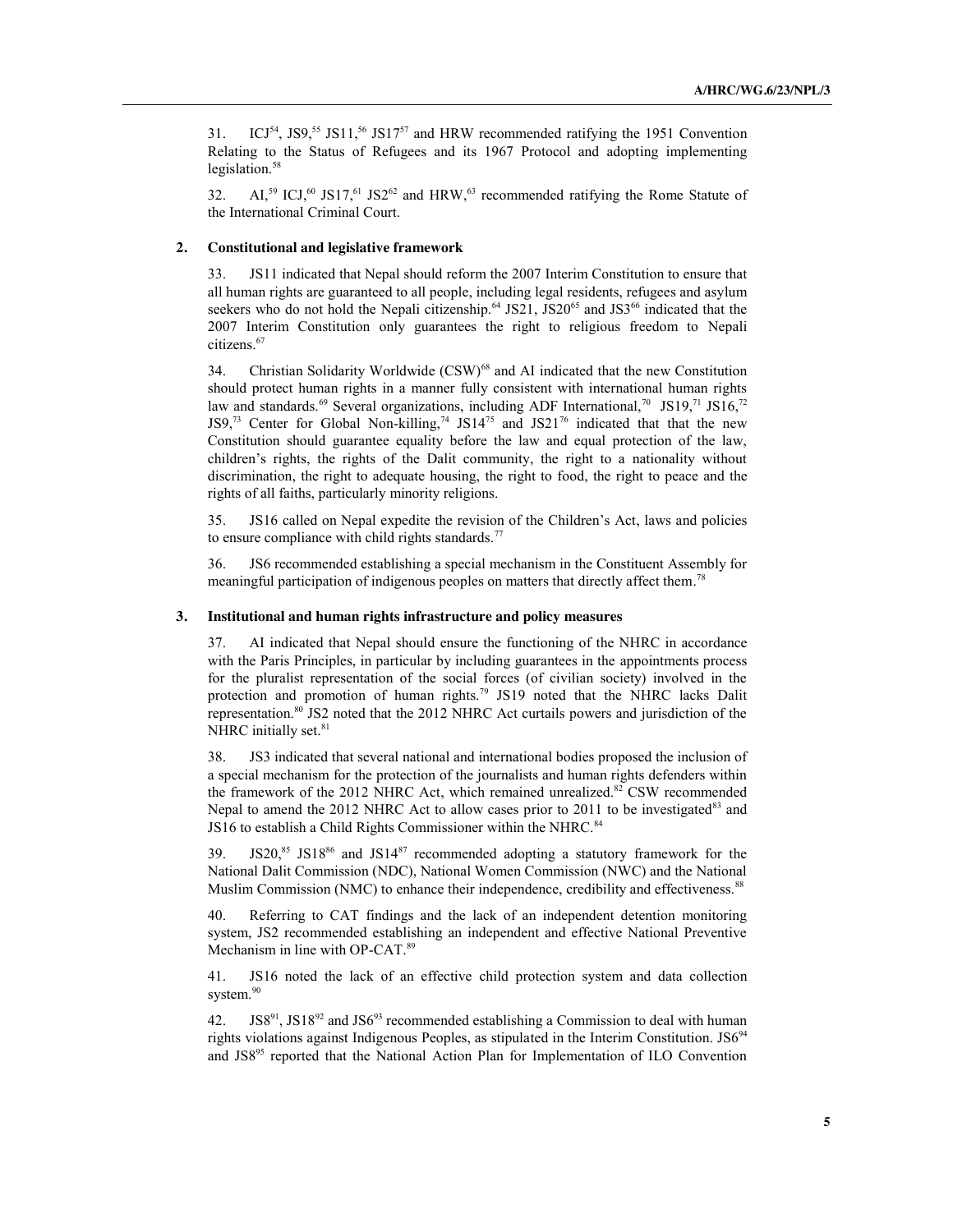No. 169 is yet to be adopted. JS8 recommended implementing the World Conference on Indigenous Peoples Outcome Document.96 JS8 indicated that census data should be disaggregated by ethnicity or nationality, and gender, taking into account the criterion of self-identification.<sup>97</sup>

43. According to JS19, Nepal has started the formulation of a gender equality and social inclusion responsive budget which encompasses provisions for Dalit issues, however the resource allocation is not ensured. Dalit participation in budget and decision-making processes is however neglected.98

44. The Carter Center (TCC) recommended focusing on equitable economic development and inclusive growth.<sup>99</sup>

## **B. Cooperation with human rights mechanisms**

JS17<sup>100</sup> and FIAN Nepal noted that Nepal developed an Action Plan on Implementation of the 2011 UPR recommendations but it lacks concrete commitments. According to some civil society organizations, no adequate consultation with stakeholders was done. The UPR outcome document was neither translated into the local language nor disseminated across the country.<sup>101</sup> SAN recommended that Nepal set a specific timeline to implement recommendations identifying specific role of concerned ministries and designated monitoring mechanism. It recommended that Nepal shares publicly a mid-term report so that people can seek State accountability.<sup>102</sup> Similar remarks were made by JS16<sup>103</sup> and  $JS19.^{104}$ 

#### **1. Cooperation with treaty bodies**

46. JS19 recommended that Nepal submit reports to treaty bodies after wider and timely consultation with stakeholders. 105

#### **2. Cooperation with special procedures**

47. Amnesty International (AI) noted that during the 2011 UPR, Nepal did not support recommendations to issue a standing invitation to UN Special Procedures<sup>106</sup> and since then has not granted requests for visits.<sup>107</sup> AI,<sup>108</sup> CIVICUS,<sup>109</sup> JS11<sup>110</sup> and ICJ recommended Nepal to issue a standing invitation and to cooperate fully with special procedures mandateholders.<sup>111</sup>

48. Several organizations, including AI,<sup>112</sup> ICJ,<sup>113</sup> CIVICUS,<sup>114</sup> FIAN,<sup>115</sup> JS8,<sup>116</sup> CS,<sup>117</sup> recommended Nepal to accept requests by the following thematic special procedures to visit the country: Working Group on Enforced and Involuntary Disappearances; and Special Rapporteurs on the promotion of truth, justice, reparation and guarantees of nonrecurrence; on human rights defenders; on torture; on extrajudicial, summary or arbitrary executions; on the right to food; on freedom of expression; on freedom of peaceful assembly and association and on the rights of indigenous peoples.<sup>118</sup>

49. CIVICUS further recommended that Nepal responds to communications.<sup>119</sup>

## **C. Implementation of international human rights obligations, taking into account applicable international humanitarian law**

#### **1. Equality and non-discrimination**

50. JS19 commended the adoption of the 2011 Caste and Untouchability Act noting that its implementation should be strengthened. <sup>120</sup> AI recommended adopting a regulatory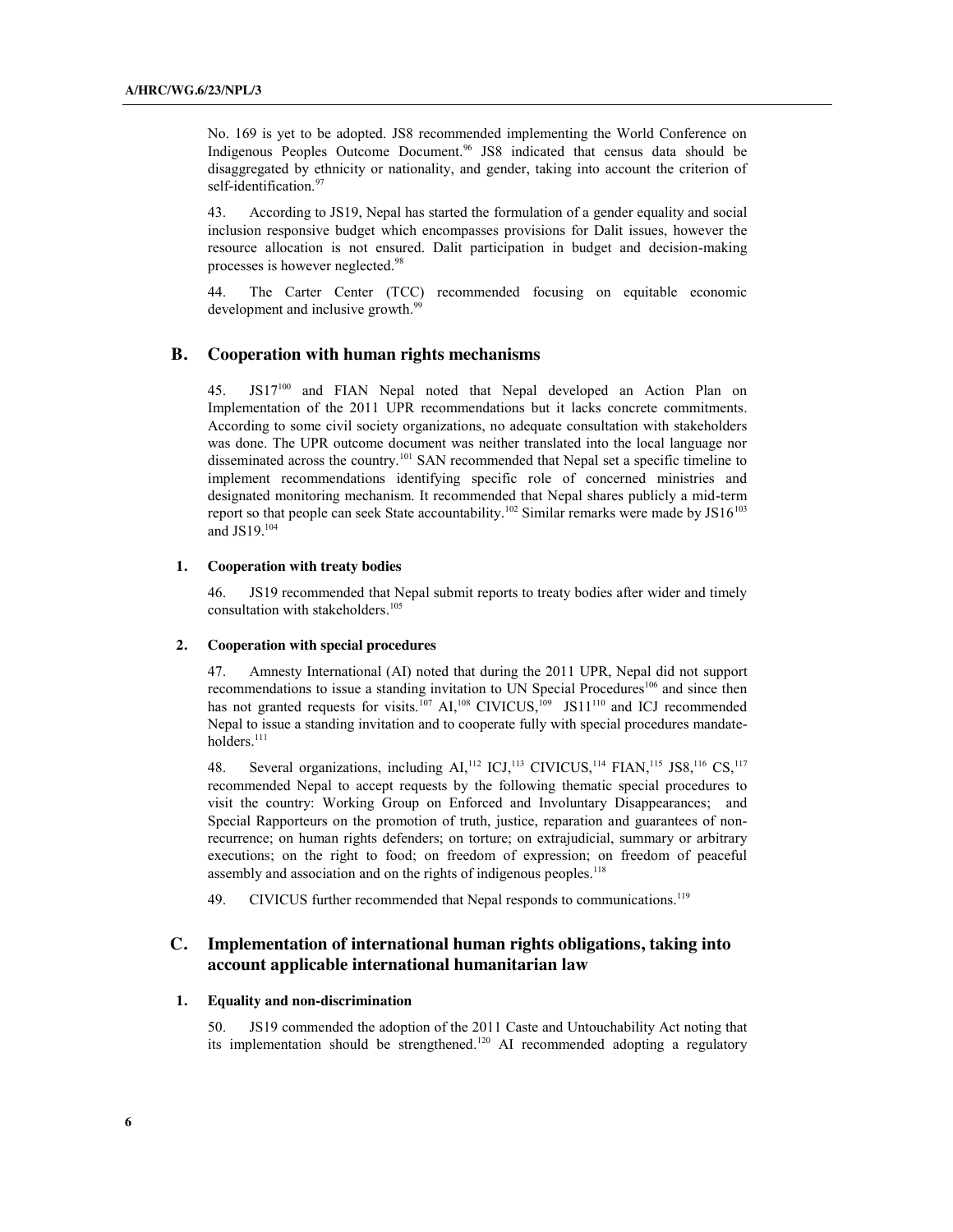framework for the Act and investigating caste-based violence<sup>121</sup> and; JS19<sup>122</sup> and JS20<sup>123</sup> developing a National Plan of Action with adequate resources and empowering the Dalit community. Cultural Survival (CS) recommended adopting policies that prevent castebased discrimination. 124

51. JS6 recommended Nepal to address the multiple forms of discrimination against indigenous women.<sup>125</sup>

52. Asian Legal Resource Centre (ALRC) indicated that the term Dalit refers to people who are religiously, culturally, socially, economically, and historically oppressed, excluded, and considered untouchable. ALRC urged Nepal to implement legislation and ensure that police personnel register caste discrimination and untouchability cases.<sup>126</sup>

53. JS14 indicated that Dalit, persons with disabilities, former bonded labourers, indigenous peoples and Muslims continue to live on the margins of society. Women and children belonging to these groups face double marginalization.<sup>127</sup>

54. JS12128 and JS13 commended Nepal for positive steps towards the recognition of LGBTI rights.<sup>129</sup> They recommended Nepal to: legalise sexual and social relationships between consenting adults, regardless of sex or gender and to recognise rape on a gender neutral basis; legalise same-sex marriage or civil unions and make consequential amendments to utilise gender neutral definitions in family and inheritance laws; enact comprehensive anti-discrimination legislation; increase understanding of LGBTI rights; combat the stigmatization of, and violence against LGBTI persons.<sup>130</sup>

55. CSW recommended amending the regulations for securing identity documents to members of all religions.<sup>131</sup>

56. HRW indicated that citizenship law should be amended to allow citizenship through either parent.132 JS9 recommended repealing all discriminatory provisions that prevent women from acquiring, retaining and transferring citizenship; recognising the independent right of each parent to provide citizenship based on lineal descent to their children, and their independent right to confer citizenship to their foreign spouse on equal terms.<sup>133</sup>

57. JS16 noted that only 58.1% of children under 5 years of age have birth certification.134 JS9 recommended promoting universal birth registration, including children of refugees, foreigners, stateless persons and single mothers<sup>135</sup> and JS16 making birth registration compulsory.136

### **2. Right to life, liberty and security of the person**

58. TRIAL indicated that complaints of extra-judicial killings and torture should be duly registered, promptly, effectively, impartially, independently and thoroughly investigated.<sup>137</sup>

59. TRIAL<sup>138</sup> and ALRC<sup>139</sup> expressed concern that the Torture, Cruel, Inhumane and Degrading Treatment (Control) Draft Bill is not in compliance with international standards. <sup>140</sup> AI recommended providing appropriate criminal penalties for acts of torture and other ill-treatment.141 TRIAL recommended amending the 1992 State Cases Act to permit the registration of complaints of torture and enforced disappearance; abolish the statute of limitations for the submission of complaints; ensure that Police act also in the absence of formal complaints.142 HRW recommended criminalizing the act of enforced disappearance in accordance with ICPPED.<sup>143</sup>

60. JS2 noted that victims of human rights violations face authorities' refusal to register and investigate cases and no accountability for failure to investigate. It recommended introducing an independent complaints mechanism on the conduct of security forces.144

61. TRIAL recommended criminalizing forms of sexual violence other than rape, such as sexual slavery, enforced pregnancy, forced prostitution, forced sterilization, forced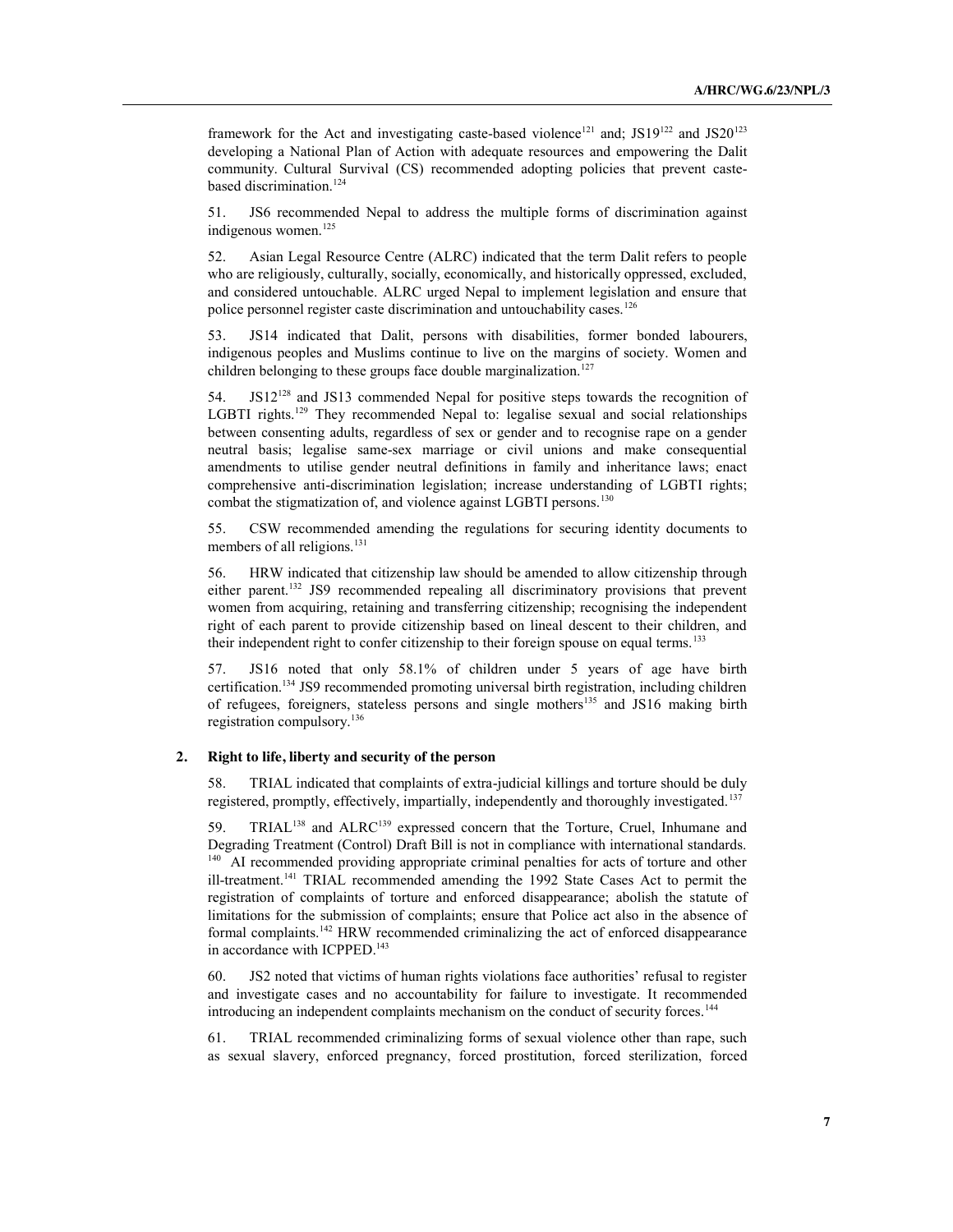nudity, genital and breast mutilation, forced circumcision and; amending the 35-day statutory limitation for filing complaints of rape and other forms of sexual violence.<sup>145</sup>

62. Referring to 2011 UPR146 and CEDAW's recommendations, Advocates for Human Rights (AHR) noted that the 2009 Domestic Violence Act does not adequately protect victims.147 AHR recommended, *inter alia*, examining family, civil and criminal laws and amending provisions that discriminate against women and, developing a National Plan of Action on implementing and monitoring the Act. 148

63. AI recommended ensuring that police provide a safe and confidential environment for women and girls to report incidents of violence, and that all such complaints are recorded and promptly, impartially and effectively investigated.<sup>149</sup>

64. Global Initiative to End All Corporal Punishment of Children (GIEACPC) indicated that Nepal should clearly prohibit all corporal punishment of children in all settings including the home, and formally repeal the defences for its use in the Children Act and the Muluki Ain.<sup>150</sup>

65. CSW indicated that Nepal should enforce the law to prevent child marriages; protect Dalit and low caste girls from early and forced marriage; and ensure that the constitution and laws guarantee all women full freedom to choose their own religious beliefs.<sup>151</sup> JS7 recommended prosecuting child marriage and removing barriers to access legal remedies and redress for victims.152

66. JS4 noted that notwithstanding legal provisions and the commitment of Nepal to tackle forced and bonded labour it continues to exist.<sup>153</sup> JS4 recommended recognising the applicability of the 2002 Act to all bonded labourers and ensuring that the Freed Bonded Labourer Rehabilitation and Monitoring Committees work effectively.<sup>154</sup> ALRC noted that the SC directed the government to introduce a law for the rehabilitation of Haliyas but the identification process is still incomplete.<sup>155</sup>

67. JS16156 and SAN indicated that Nepal should amend the existing Child Labour Act to include child labour in the informal sector within the purview of the law and ensure availability of monitoring, inspection and investigation authorities.<sup>157</sup>

68. JS16158 and SAN indicated that Nepal should strengthen the implementation of the Human Trafficking and Transportation Control Act.<sup>159</sup> AI recommended investigating trafficking-related offences; including trafficking in persons and related offences as crimes in the Criminal Code and; ensuring that the legal definition of trafficking is in line with international standards.<sup>160</sup>

#### **3. Administration of justice, including impunity**

69. JS18 noted that the criminal justice system lacks effective coordination amongst investigation, prosecution and adjudication. Case backlog at the Courts is a general problem.161

70. AI recommended withdrawing powers from district-level authorities that permit arbitrary detention<sup>162</sup> and rescinding or reforming the Public Security Act to remove powers to **detain persons in "preventive detention**" without charge or trial.<sup>163</sup>

71. JS16 indicated that the SC recently provided direction to the government to ensure that victims and witnesses of crimes against children are protected. The 2006 Juvenile Justice Procedural Rules has however not been revised to fit the context. 164

72. TRIAL, <sup>165</sup> JS17, <sup>166</sup> JS3, <sup>167</sup> ICJ, <sup>168</sup> HRW, <sup>169</sup> JS20, <sup>170</sup> JS2<sup>171</sup> and AI<sup>172</sup> referred to 2011 UPR recommendations regarding transitional justice.<sup>173</sup> It was reported that the mechanisms, consisting in the TRC and the CIDP, do not comply with international standards and the procedure that led to its adoption has not been sufficiently inclusive.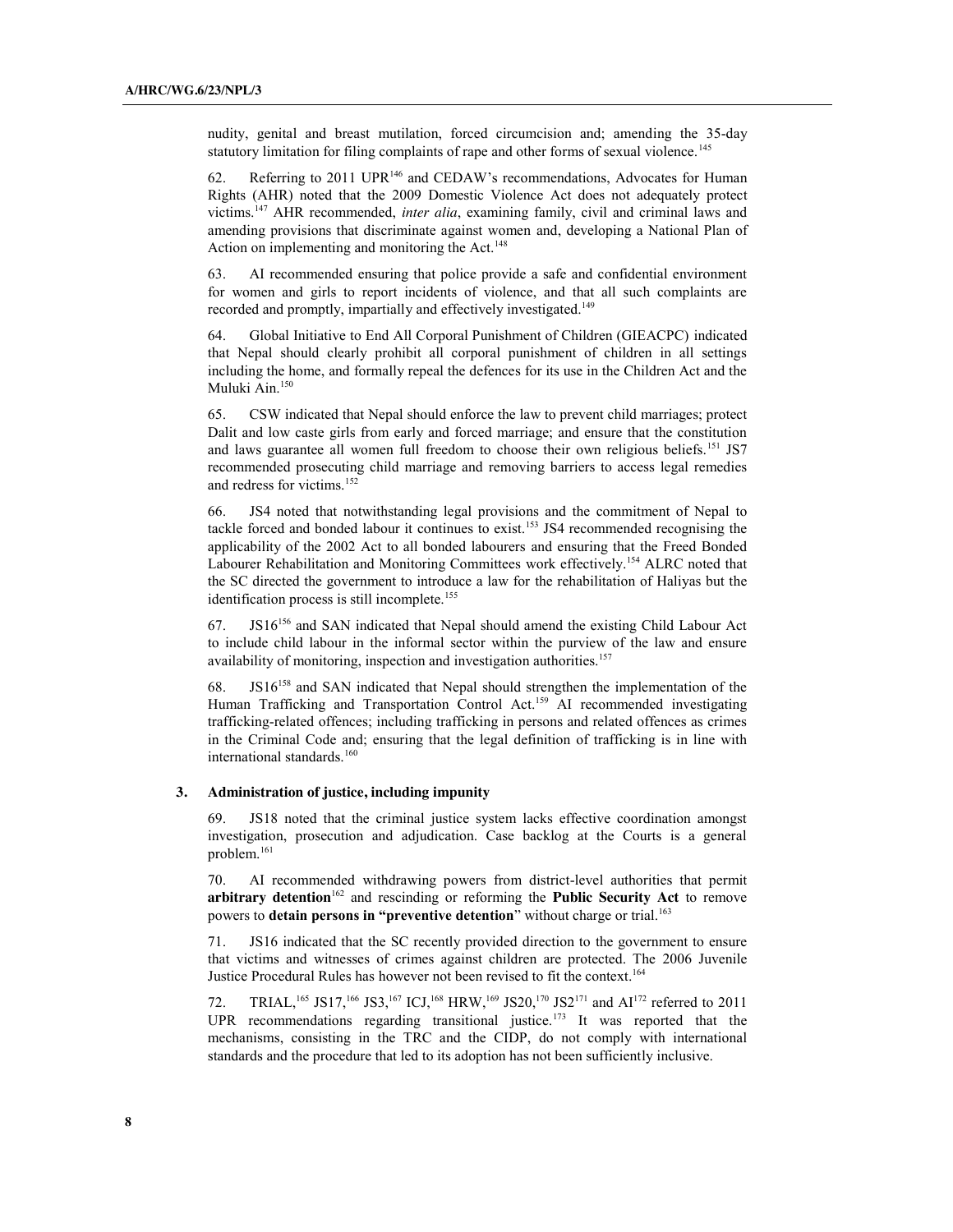73. Organizations also indicated that on 26 February 2015, the SC nullified the Act's provisions that gave discretionary powers to the transitional justice mechanisms to recommend amnesty, and which allowed the Ministry of Peace and Reconstruction to decide whether or not to prosecute perpetrators of crimes of serious nature. The SC held that the victim's consent be made mandatory for reconciliation and that cases that are pending before courts cannot be transferred to the Commissions.

74. Organizations referred to concerns voiced by human rights organisations, lawyers and victims´ groups, including (1) the Commissions' mandate to conduct mediation to reconcile victims and perpetrators even in cases of serious human rights violations, (2) the prohibition of any legal action in mediated cases, (3) the non-recognition of victims' rights to reparation and (4) insufficient provisions on witness protection.

75. Organizations recommended bringing the TRC and CIDP Act 2014 in line with international law before Commissioners commence work; bringing to justice those suspected of committing crimes under international law and providing full and effective reparation to victims; investigating all allegations of crimes under international law, both past and present and ensuring that victims can access effective remedies before the courts.

76. Organizations further recommended that the newly formed TRC and COID fully comply with international law and standards and the jurisprudence established by the Nepalese SC while discharging their mandate.

77. ICJ recommended addressing the problems faced by the wives and children of those who were forcibly disappeared when transferring their husbands' or fathers' property due to the so called "12-years rule".<sup>174</sup>

## **4. Freedom of religion or belief, expression, association and peaceful assembly, and right to participate in public and political life**

78. JS6 recommended Nepal to respect indigenous peoples' right to exercise their religion, beliefs and culture.<sup>175</sup> ADF International recommended ensuring that perpetrators of religiously motivated crimes are prosecuted and punished accordingly.176

79. AI indicated that Nepal should ensure that no person is arrested for peacefully exercising their right to freedom of expression, association or assembly and that all arrests are carried out in accordance with the law and human rights standards.<sup>177</sup> ALRC urged Nepal to implement preventive measures against use of force during protests.<sup>178</sup>

80. JS3 indicated that Nepal supported 2011 UPR recommendations to ensure the security of human rights defenders, including journalists, but did not accept recommendations to effectively investigate such violations and bring those responsible to justice. Violations against journalists and defenders in the years 2011- 2014 indicate a gradual decrease, however, violations remain serious.<sup>179</sup>

81. JS17 indicated that special attention should be given to the implementation of the 'Local Implementation Strategy for Nepal' drafted on the basis of the European Union Guidelines on Human Rights Defenders.<sup>180</sup> AI recommended Nepal to respect and protect the right of human rights defenders, especially women human rights defenders, in line with the UN Declaration on Human Rights Defenders.<sup>181</sup>

82. CIVICUS urged Nepal to ensure that LGBTI organisations are allowed to register and operate freely.<sup>182</sup>

83. CIVICUS indicated that Nepal should uphold the freedom of assembly without restrictions for Tibetans and Tibetan organizations.<sup>183</sup> JS11 noted that Nepal should refrain from arresting Tibetans for exercising their rights to freedom of assembly and expression and investigate practices of intimidation and harassment of Tibetans.<sup>184</sup> AI recommended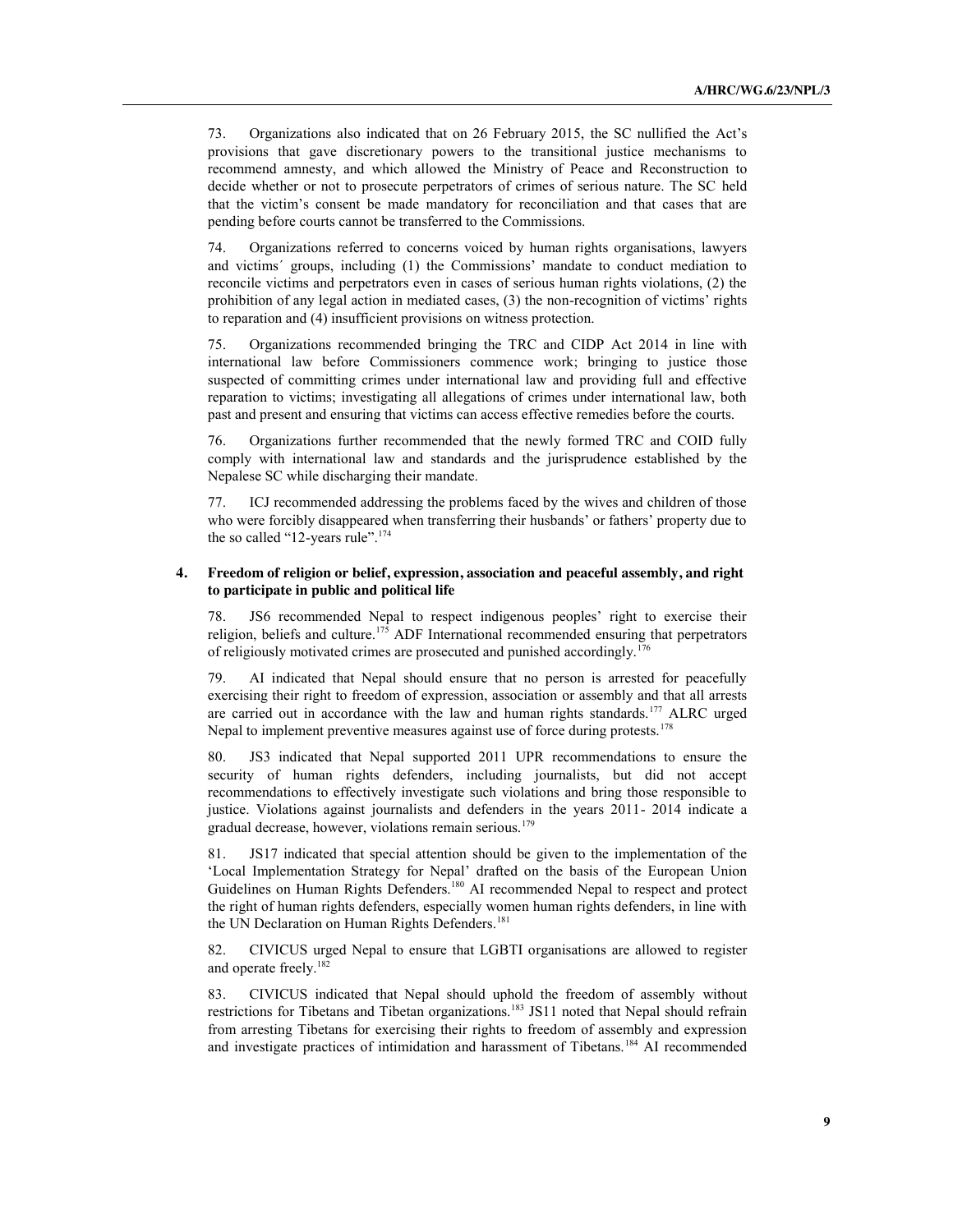ending the practice of excessive use of force and violence by state forces against members of the Tibetan and Madhesi communities.<sup>185</sup>

84. JS6,<sup>186</sup> JAS18<sup>187</sup>JS19,<sup>188</sup> ICAAD<sup>189</sup> and TCC<sup>190</sup> recommended expanding participation of women, Dalit and other marginalized groups in decision-making processes.

#### **5. Right to work and to just and favourable conditions of work**

85. SAN indicated that Nepal supported 2011 UPR recommendations related to workers' rights.<sup>191</sup> It recommended undertaking a comprehensive review of laws and formulating a labour law in compliance with ILO Conventions, addressing concerns of informal sectors and child labour and; forming a national labour council with representation of employers, governments, trade unions and NGOs.<sup>192</sup>

86. JS20 recommended the adoption of a Youth Employment Policy and Council Act with the aim of creating employment opportunities for youth.<sup>193</sup>

87. SAN noted that Nepal should recognize domestic workers in its civil code bill<sup>194</sup> and workers in the entertainment industry and provide minimum labour standards.<sup>195</sup>

#### **6. Right to social security and to an adequate standard of living**

88. JS19 indicated that Nepal has made provisions for social security however these have not been implemented in an integrated manner.<sup>196</sup> HelpAge noted that a barrier to older people's enjoyment of their right to social security is their lack of identity cards.<sup>197</sup>

89. FIAN Nepal indicated that the lack of adequate food and nutrition remains a critical issue.<sup>198</sup> JS14 noted that it has disproportionately affected Dalit, former bonded labourers, indigenous peoples, rural poor and Muslims.<sup>199</sup> JS17<sup>200</sup> and FIAN recommended adopting a comprehensive national strategy to ensure food and nutrition security for all; identifying marginalized groups and monitoring progress. 201

90. JS14 indicated that Nepal should ensure effective implementation of the Housing Program, prioritizing most marginalized and vulnerable groups and amending policies that lead to evictions.<sup>202</sup>

91. JS14 recommended ensuring access to safe drinking water for all.<sup>203</sup> JS19 indicated that the majority of Dalit households face discrimination and restrictions while collecting water from common water sources since the water touched by Dalit is considered impure in society. 204

#### **7. Right to health**

92. JS14 indicated that Nepal is implementing programs which have contributed to increased life expectancy and decreased infant and maternal mortality rate. JS14 recommended ensuring consultation with civil society for the implementation of National Health Policy 2014.<sup>205</sup>

93. JS14 noted that hospitals fail to offer quality health services and people are compelled to go to private hospitals and medical clinics, which are financially beyond the reach of marginalized groups.<sup>206</sup>

94. HelpAge indicated that healthcare is unaffordable for many older people and that existing facilities do not have personnel trained in geriatric care.<sup>207</sup>

95. AI recommended adopting a strategy to prevent uterine prolapse, including steps to ensure that women and girls know and understand their rights.<sup>208</sup>

96. According to JS7, despite progressive laws and policies, women's right to safe abortion remains unfulfilled. JS7 recommended enacting a comprehensive law ensuring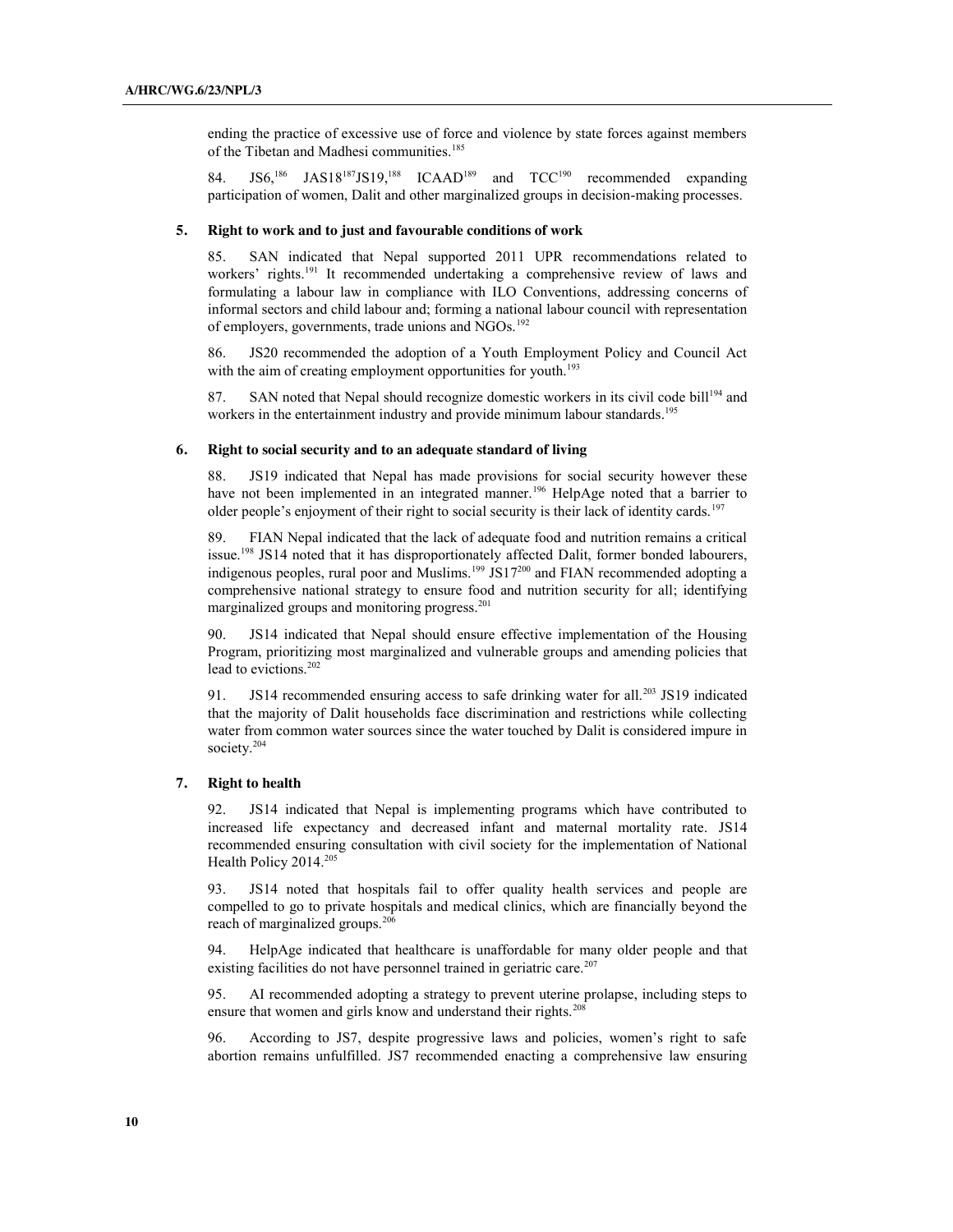access to affordable and safe abortion services to all women needing them; and undertaking awareness-raising activities. 209

#### **8. Right to education**

97. JS10 reported that access to free quality and inclusive education has not significantly improved. The growth of unregulated private education threatens access to quality education for socioeconomically disadvantaged children.<sup>210</sup>

98. According to JS6, there are no effective initiatives to promote equal opportunities to education for marginalized communities. The dropout rate is high and the multi-lingual education is not effective.<sup>211</sup> Similar concerns were raised by JS8,<sup>212</sup> JS16<sup>213</sup> and JS19.<sup>214</sup> JS16 recommended increasing the budget for education.<sup>215</sup>

99. JS14 recommended adopting a law that makes basic education free and compulsory; and developing curriculum in consultation with students, teachers and parents as well as Muslim community leaders.<sup>216</sup>

100. JS14 recommended implementing a longer-term education plan that clarifies the concept of inclusive education in line with the UNCRPD.<sup>217</sup> HRW recommended including disability rights activists in the implementation of inclusive education.<sup>218</sup>

101. JS16 recommended implementing the School as Zone of Peace Guideline to protect school and children from party political use. $219$ 

#### **9. Persons with disabilities**

102. According to  $JS18^{220}$  and  $JS19$ ,  $^{221}$  persons with disabilities face multiple forms of discrimination. JS19 recommended ensuring that all persons with disabilities are given first priority in accessing services, education, identity cards and social security schemes.<sup>222</sup>

#### **10. Minorities and indigenous peoples**

103. CS recommended aligning legislation and programs with the UN Declaration on the Rights of Indigenous Peoples and publicly recognizing their own distinct groups and cultures.223

104. CS recommended that a moratorium on land alienation be imposed and proper legislation put in place for the full participation of Indigenous peoples in management of forests and natural resources.224 JS17 indicated that Nepal should formulate an integrated land policy, quicken the pace of land reform and identify and restore traditional land rights of indigenous peoples.<sup>225</sup> Similar issues were raised by JS8,<sup>226</sup> JS6,<sup>227</sup> JS20<sup>228</sup> and JS14.<sup>229</sup>

## **11. Migrants, refugees and asylum seekers**

105. According to JS1, foreign labour migration from Nepal has been rapidly accelerating.<sup>230</sup> JS15,<sup>231</sup> JS20<sup>232</sup> and SAN<sup>233</sup> recommended amending the Foreign Employment Act to bring it in line with international human rights standards and specifying roles and responsibilities of ministries and agencies working on migration. SAN indicated that Nepal should include returnee migrants and migrant workers under the social security programs.234

106. JS1 noted that the policy to ban female workers under 30 from undertaking foreign employment in Gulf countries has only pushed them into situations of exploitation and abuse.235 HRW recommended to lift the travel ban on women under 30; improve monitoring and accountability of recruitment agencies in Nepal; and ensure adequate staffing of diplomatic missions in countries with significant numbers of Nepali migrants.<sup>236</sup>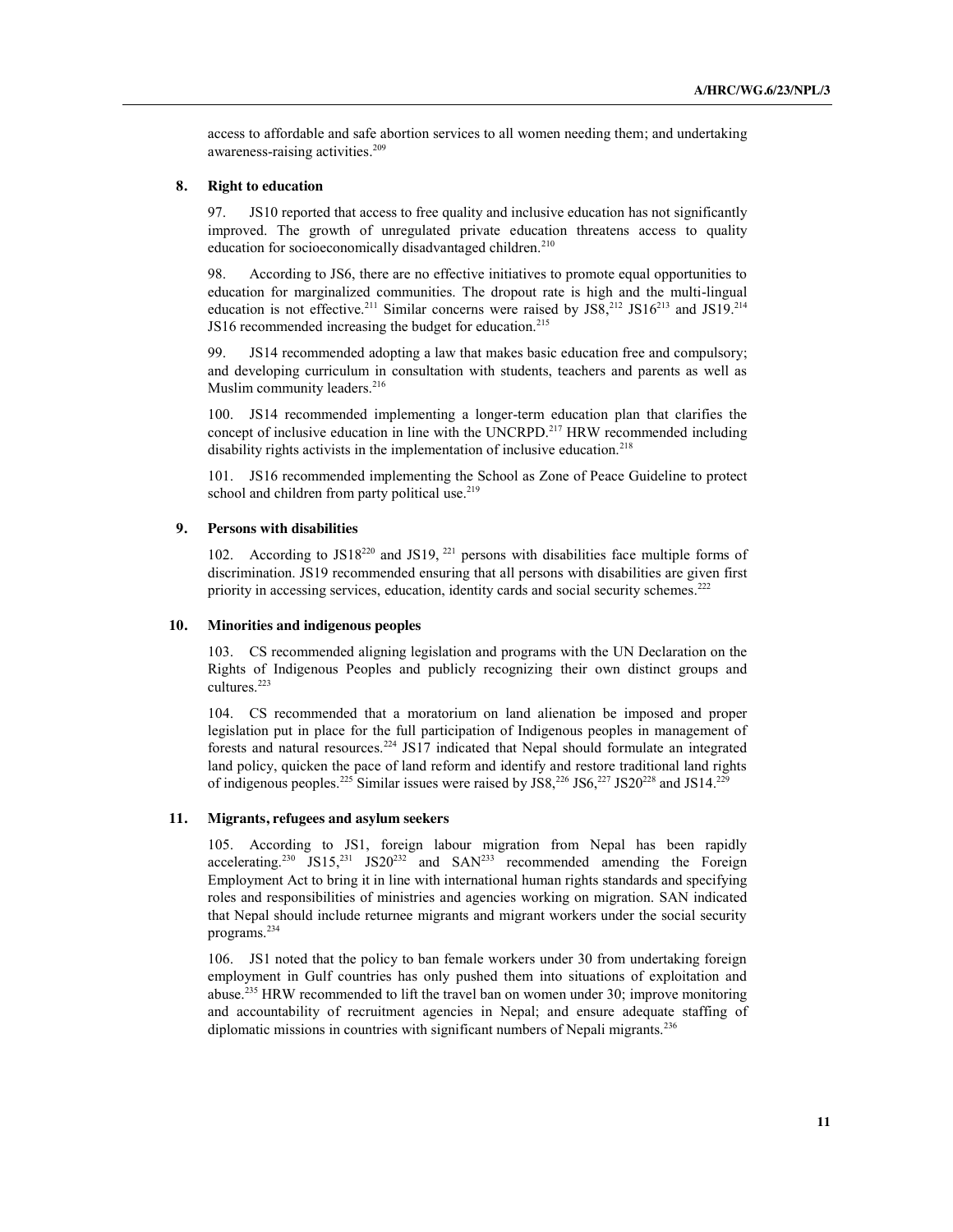107. AI recommended investigating officials and civilians complicit in forging documents for the purposes of migrant work by children under 16 and initiating a rigorous system of screening minors requesting passports.<sup>237</sup>

108. Reporting on the situation of Tibetans living in Nepal, JS11 recommended issuing and renewing refugee identification certificates (RCs) to all eligible Tibetans and their children; reforming Article 14.2 of the Immigration Act of 1992 to clearly define what is "detrimental to the national interest" and therefore that which would justify denying the entry, stay or departure of a foreigner in Nepal; putting into practice the program to resettle certain refugees and;238 ensuring their rights to practice and manifest their religion, and to participate in Tibetan cultural events.<sup>239</sup>

109. HRW recommended upholding international law prohibiting *refoulement*; enacting legislation to establish a formal asylum procedure for asylum seekers who have entered Nepal since 1989; guaranteeing the rights and status' of refugees and asylum seekers by law in accordance with internationally recognized human rights standards; establishing procedures to enable long- term Tibetan residents to acquire Nepali citizenship; repealing restrictions on the rights of Tibetan residents to own property, work, establish and incorporate businesses, and travel freely.<sup>240</sup>

110. JS9 indicated that Nepal should end statelessness by conferring citizenship to all persons who have been denied citizenship due to the prevalence of gender discriminatory nationality laws.241

### **12. Right to development, and environmental issues**

111. JS14 recommended amending forestry law to recognize community ownership and consult with the community when executing development projects.<sup>242</sup>

112. JS14 recommended adopting a law on disaster management that enables people in emergencies to claim the right to food and other relief materials and provide an adequate legal basis for the government to operate. 243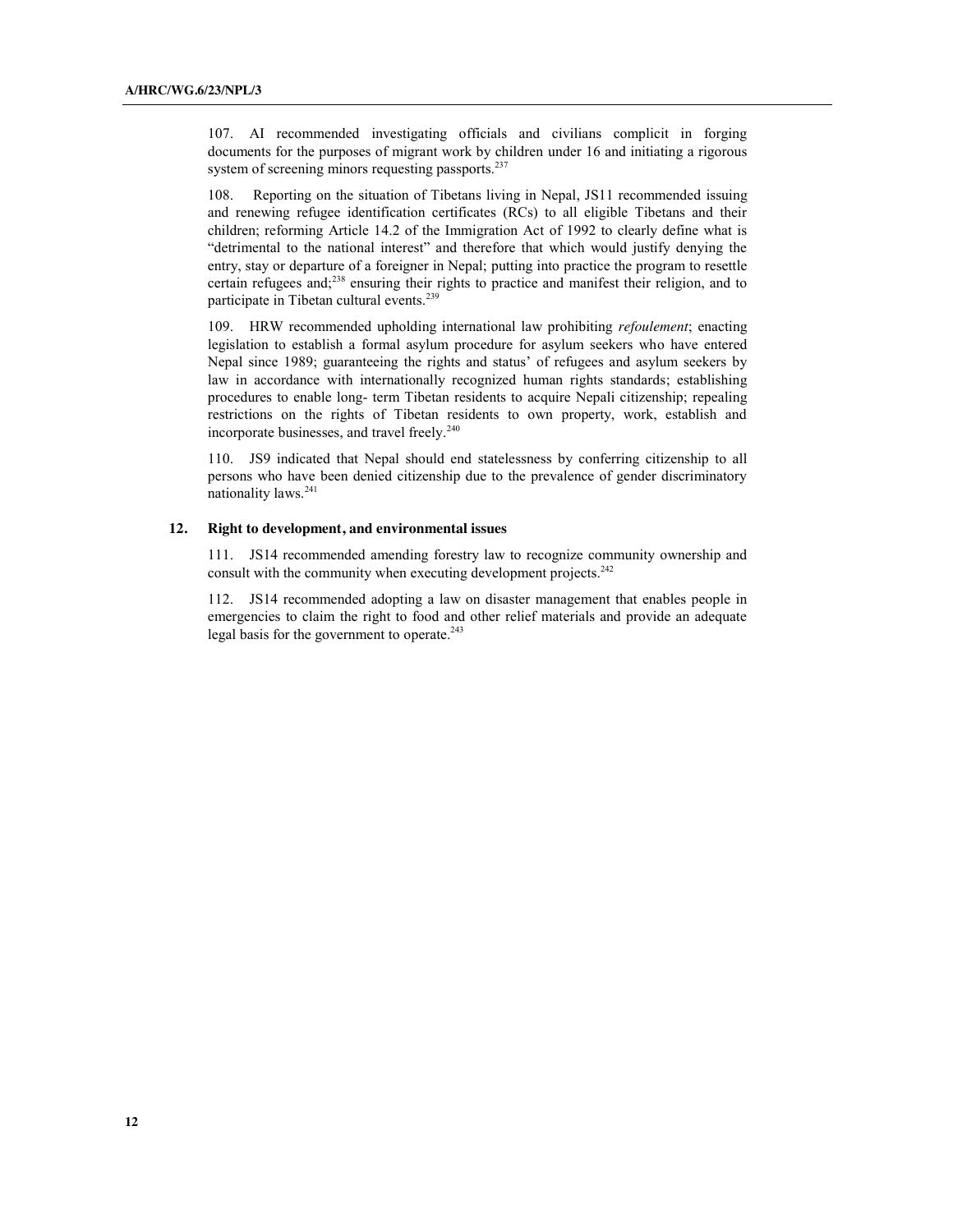## *Notes*

|               |                         | The stakeholders listed below have contributed information for this summary; the full texts of all original<br>submissions are available at: www.ohchr.org. (One asterisk denotes a national human rights institution with "A" |
|---------------|-------------------------|--------------------------------------------------------------------------------------------------------------------------------------------------------------------------------------------------------------------------------|
| status).      |                         |                                                                                                                                                                                                                                |
| Civil society |                         |                                                                                                                                                                                                                                |
|               | Individual submissions: |                                                                                                                                                                                                                                |
|               | ADF International       | ADF International, Geneva, Switzerland;                                                                                                                                                                                        |
|               | AHR                     | The Advocates for Human Rights, Minneapolis, United States of                                                                                                                                                                  |
|               |                         | America;                                                                                                                                                                                                                       |
|               | AI                      | Amnesty International, London, United Kingom of Great Britain and<br>Northern Ireland;                                                                                                                                         |
|               | <b>ALRC</b>             | Asian Legal Resource Centre, Hong Kong Special Administrative                                                                                                                                                                  |
|               |                         | Region, China;                                                                                                                                                                                                                 |
|               | <b>CGNK</b>             | Center for Global Non-killing, Honolulu, Hawaii;                                                                                                                                                                               |
|               | <b>CIVICUS</b>          | CIVICUS: World Alliance for Citizen Participation, Johannesburg,                                                                                                                                                               |
|               |                         | South Africa;                                                                                                                                                                                                                  |
|               | CS                      |                                                                                                                                                                                                                                |
|               |                         | Cultural Survival, Cambridge, United States of America;                                                                                                                                                                        |
|               | <b>CSW</b>              | Christian Solidarity Worldwide, New Malden, United Kingdom of                                                                                                                                                                  |
|               |                         | Great Britain and Northern Ireland;                                                                                                                                                                                            |
|               | FIAN Nepal              | FIAN International, Geneva, Switzerland;                                                                                                                                                                                       |
|               | <b>GIEACPC</b>          | Global Initiative to End All Corporal Punishment of Children,                                                                                                                                                                  |
|               |                         | London, United Kingdom of Great Britain and Northern Ireland;                                                                                                                                                                  |
|               |                         | HelpAge International HelpAge International (Nepal), Kathmandu, Nepal;                                                                                                                                                         |
|               | <b>HRW</b>              | Human Rights Watch, Geneva, Switzerland;                                                                                                                                                                                       |
|               | <b>ICAAD</b>            | International Center for Advocates Against Discrimination, New                                                                                                                                                                 |
|               |                         | York, United States of America;                                                                                                                                                                                                |
|               | ICJ                     | International Commission of Jurists, Geneva, Switzerland;                                                                                                                                                                      |
|               | SAN                     | Swatantrata Abhiyan, Lalitpur, Nepal;                                                                                                                                                                                          |
|               | <b>TCC</b>              | The Carter Center, Atlanta, United States of America;                                                                                                                                                                          |
|               | <b>TRIAL</b>            | Track Impunity Always, Geneva, Switzerland;                                                                                                                                                                                    |
|               | Joint submissions:      |                                                                                                                                                                                                                                |
|               | JS1                     | Joint submission No. 1 by: Advocacy Forum (AF) - Nepal and the                                                                                                                                                                 |
|               |                         | Member Organizations of National Network for Safe Migration                                                                                                                                                                    |
|               |                         | (NNSM);                                                                                                                                                                                                                        |
|               | JS <sub>2</sub>         | Joint submission No. 2 by: Advocacy Forum-Nepal Asian Human                                                                                                                                                                    |
|               |                         | Rights Commission; The Redress Trust and World Organization                                                                                                                                                                    |
|               |                         | against Torture;                                                                                                                                                                                                               |
|               | JS3                     | Joint submission No. 3 by: ARTICLE 19 and Freedom Forum;                                                                                                                                                                       |
|               | JS4                     | Joint submission No. 4 by: Anti-Slavery International (UK), INSEC                                                                                                                                                              |
|               |                         | (Nepal) and BASE (Nepal);                                                                                                                                                                                                      |
|               | JS5                     | Joint submission No. 5 by: Anti-Slavery International; General                                                                                                                                                                 |
|               |                         | Federation of Nepalese Trade Unions (GEFONT); KAFA in Lebanon                                                                                                                                                                  |
|               |                         | and GAATW working with member organisations - Alliance Against                                                                                                                                                                 |
|               |                         | Traffic in Women (AATWIN) and WOREC in Nepal;                                                                                                                                                                                  |
|               | JS6                     | Joint submission No. 6 by: Coalition of indigenous peoples'                                                                                                                                                                    |
|               |                         | organisations in Nepal: 35 indigenous peoples' organisations;                                                                                                                                                                  |
|               | JS7                     | Joint submission No. 7 by: Center for Reproductive Rights (the                                                                                                                                                                 |
|               |                         | Center) and the Forum for Women, Law and Development (FWLD);                                                                                                                                                                   |
|               | JS8                     | Joint submission No. 8 by: Cultural Survival and National Coalition                                                                                                                                                            |
|               |                         | <b>Against Racial Discrimination (NCARD);</b>                                                                                                                                                                                  |
|               | JS9                     | Joint submission No. 9 by: The Nepal Civil Society Network on                                                                                                                                                                  |
|               |                         | Citizenship Rights, the Global Campaign for Equal Nationality Rights                                                                                                                                                           |
|               |                         | and the Institute on Statelessness and Inclusion;                                                                                                                                                                              |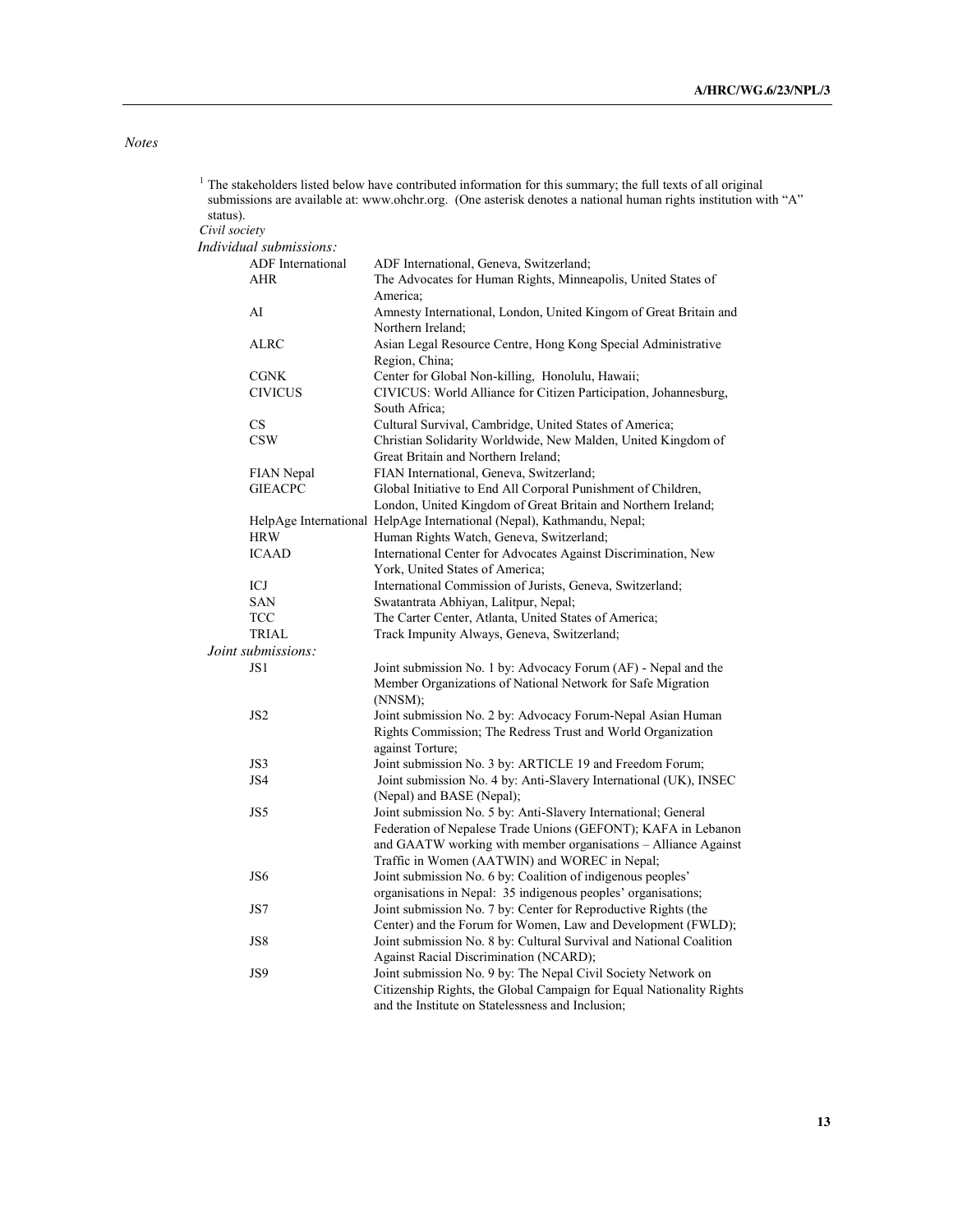| <b>JS10</b>                         | Joint submission No. 10 by: The National Campaign for Education-       |
|-------------------------------------|------------------------------------------------------------------------|
|                                     | Nepal, the Global Initiative for Economic, Social and Cultural Rights, |
|                                     | the Sciences Po law school Clinic, and partners;                       |
| <b>JS11</b>                         | Joint submission No. 11 by: International Campaign for Tibet (ICT)     |
|                                     | and FIDH - International Federation for Human Rights;                  |
| JS12                                | Joint submission No. 12 by: Blue Diamond Society with the support      |
|                                     | of International Lesbian and Gay Association (ILGA);                   |
| <b>JS13</b>                         | Joint submission No. 13 by: Kaleidoscope Human Rights Foundation       |
|                                     | (Kaleidoscope) and Blue Diamond Society;                               |
| JS14                                | Joint submission No. 14 by: The Lutheran World Federation (LWF)        |
|                                     | and Finnish Evangelical Lutheran Mission (FELM);                       |
| <b>JS15</b>                         | Joint submission No. 15 by: Migrant Forum in Asia network and MFA      |
|                                     | members in Nepal: All Nepal Women's Association (ANWA),                |
|                                     | Migrants' Center Nepal - AHRCDF, POURAKHI, Women's                     |
|                                     | Rehabilitation Center Nepal (WOREC), Pravasi Nepali Coordination       |
|                                     | Committee (PNCC) and Youth Action Nepal (YOAC);                        |
| JS16                                | Joint submission No. 16 by: Child Centred UPR Reporting Coalition:     |
|                                     | Children as Zones of Peace and Protection (CZOPP); Consortium of       |
|                                     | Organizations Working for Child Participation (CONSORTIUM-             |
|                                     | Nepal); National Child Protection Alliance (NCPA); Child Care          |
|                                     | Homes Network Nepal (C-NET Nepal); National Association of             |
|                                     | Organization Working on Street Children (NAOSC) and; National          |
|                                     | Campaign for Education (NCE) Nepal;                                    |
| <b>JS17</b>                         | Joint submission No. 17 by: Nepal Dialogue Forum for Peace and         |
|                                     | Human Rights (Germany). Membership: Adivasi-Koordination               |
|                                     | Deutschland, Amnesty International - Ländergruppe Nepal,               |
|                                     | Bischöfliches Hilfswerk Misereor, Evangelisches Werk für Diakonie      |
|                                     | und Entwicklung - Brot für die Welt, Gossner Mission, FIAN             |
|                                     | International, Peace Brigades International (PBI) - deutscher Zweig,   |
|                                     | Südasienbüro;                                                          |
| <b>JS18</b>                         | Joint submission No. 18 by: Nepal NGO Coalition for UPR (NNC-          |
|                                     | UPR), National Women Coalition and Durban Review Conference            |
|                                     | Follow-up Committee (DRCFC) Nepal comprising of 295 civil              |
|                                     | society organizations;                                                 |
| <b>JS19</b>                         | Joint submission No. 19 by: Dalit Civil Society Organizations'         |
|                                     | Coalition for UPR, Nepal and International Dalit Solidarity Network    |
|                                     | (IDSN);                                                                |
| <b>JS20</b>                         | Joint submission No. 20 by: Pax Romana, World Evangelical              |
|                                     | Alliance and 75 local organizations;                                   |
| JS21                                | Joint submission No. 21 by: Interfaith group Religions for Peace       |
|                                     | Nepal;                                                                 |
| <b>JS22</b>                         | Joint submission No. 22 by: Beyond Beijing Committee and Sexual        |
|                                     | Rights Initiative;                                                     |
| National human rights institutions: |                                                                        |
| NHRC Nepal                          | National Human Rights Commission*, National Women Commission           |
|                                     | and National Dalit Commission, Lalitpur, Nepal.                        |
| 2<br>NHRC-NWC-NDC, paras. 9.        |                                                                        |
| 3<br>Ibid., paras. 9-12.            |                                                                        |
| 4<br>Ibid., para. 6.                |                                                                        |
|                                     |                                                                        |

- <sup>5</sup> A/HRC/17/5, para. 106.56 (**Norway**).<br>
<sup>6</sup> NHRC-NWC-NDC, para. 10.<br>
<sup>7</sup> Ibid., para. 7.
- 
- 
- <sup>8</sup> Ibid., para. 17. See also recommendations in A/HRC/17/5, paras. 107.15 (Japan), (Hungary), 108.17 (**Republic of Moldova**), 108.18 (**Denmark)**, 108.19 (**Italy**), 109.14 (**Czech Republic**).
- <sup>9</sup> Ibid., paras. 18-19. See A/HRC/17/5, recommendations in paras. 106.3 (**Switzerland**), (**Denmark**), (**United Kingdom**), (**Slovenia**) 107.2 (**Germany**), 107.16 (**Turkey**), 107.17 (**Sweden), (Austria**),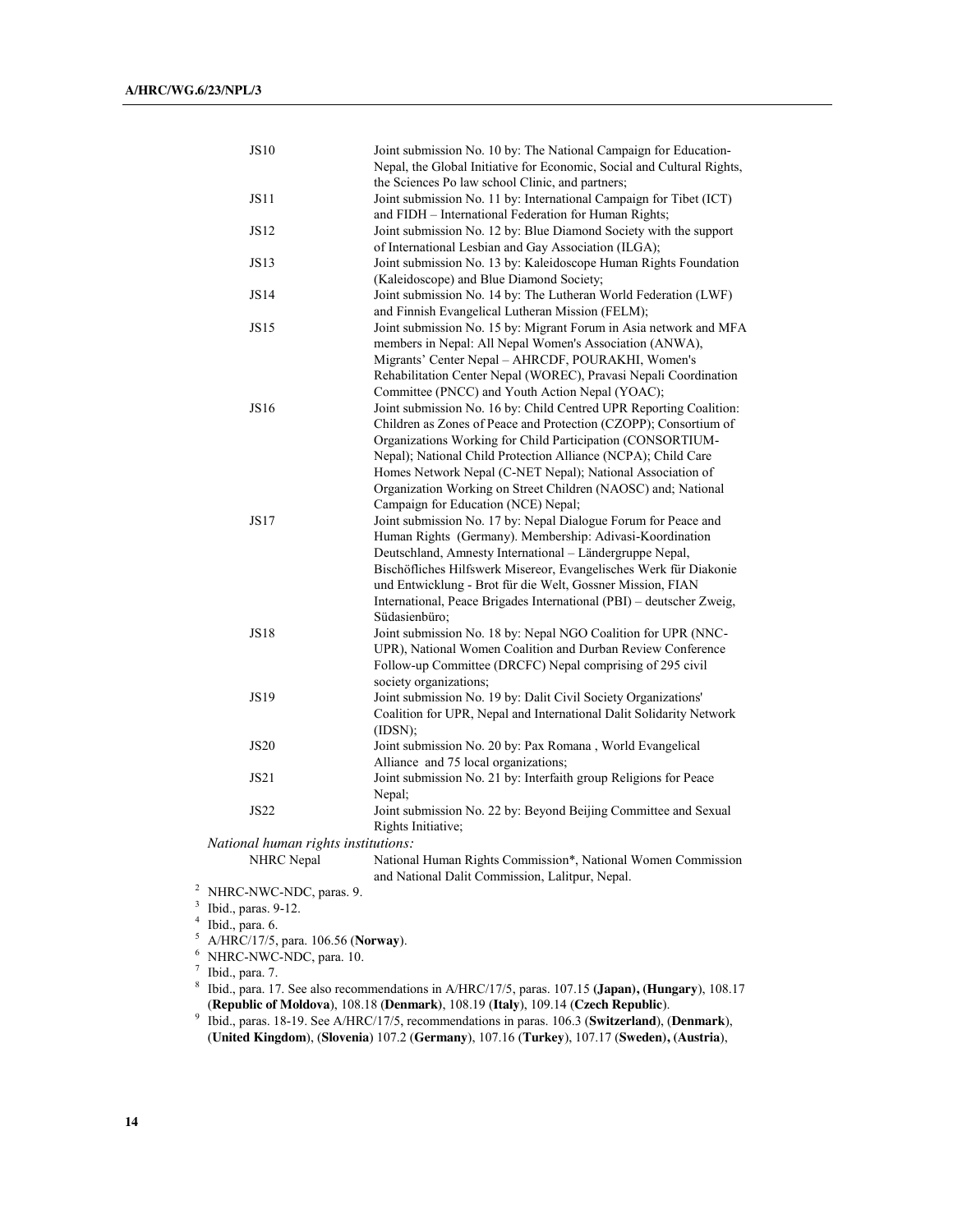109.1 (**New Zealand**), 109.2 (**Chile**), 109.3 (**Maldives**), 109.4 (**Spain**), 109.13 (**Sweden**), 109.15 (**Brazil**).

<sup>10</sup> Ibid., paras. 24-25. See A/HRC/17/5, recommendations in paras. 106.24 **(Denmark), (Bolivia), (Czech Republic),** 107.10 (**Sweden**), 107.11 (**Netherlands**), 107.12 (**Germany**), 107.13 (**Austria**), 107.14 (**Sweden**), 108.10 (**United Kingdom**), 108.11 (**Norway**), 108.12 (**Czech Republic**).

- 
- <sup>11</sup> Ibid., para. 26. 12 Ibid., para.35. 13 Ibid., paras. 34-36. See also recommendations in A/HRC/17/5, para. 106.40 (**United States of**
- **America**).<br><sup>14</sup> NHRC-NWC-NDC, paras. 40-41.
- <sup>15</sup> A/HRC/17/5, paras. 43-44. See also recommendations in A/HRC/17/5, paras. 106.9 (Algeria), **(Slovakia),** 106.27 (**Austria**), 106.30 (**Azerbaijan**), 106.32 (**Bhutan**), 107.18 (**Hungary), (Spain**),
- $^{16}$  A/HRC/17/5, recommendations in paras. 106.25 (Canada), 106.35 (Sweden), 106.38 (France), (**United Kingdom**), 107.3 (**New Zealand**), 107.15 (**Japan), (Hungary**), 107.24 (**USA**), 108.22

(**Norway**), 108.24 (**Netherlands**). <sup>17</sup> NHRC-NWC-NDC, para. 23. 18 Ibid., para. 57. See also recommendations in A/HRC/17/5, paras. 106.26 (**Czech Republic**), 108.6 (**Spain**), 108.7 (**Chile**), 108.8 (**Brazil**), 108.9 (**Maldives**), 108.23 (**Norway**), 108.27 (**France**), 108.28 (**USA**).

- <sup>20</sup> Ibid., paras. 54-55. See also recommendations in A/HRC/17/5, paras. 106.55 (**Republic of Moldova**), 108.36 (**Thailand**).
- <sup>21</sup> Ibid., paragraph 22. See A/HRC/17/5, recommendations in paras. 108.23 (**Norway**), 108.27 (**France**),
- 108.28 (**USA**). <sup>22</sup> Ibid., paras. 28-29. See also recommendations in A/HRC/17/5, paras. 106.43 (**Algeria), (Morocco), (Bolivia),** 106.48 (**Pakistan**).
- $^{23}$  Ibid., paras. 47-48.<br><sup>24</sup> Ibid., para. 42.
- 
- <sup>25</sup> Ibid., para. 45. See also recommendations in  $A/HRC/17/5$ , paras. 106.10 **(Philippines), (China), <b>(Russian Federation**), 108.13 **(New Zealand**), 108.14 **(Chile**).
- <sup>26</sup> See also recommendations in A/HRC/17/5, paras. 106.5 **(United States of America**), 106.23 **(New Zealand), (Norway).**
- <sup>27</sup> NHRC-NWC-NDC, para. 46. See also recommendations in A/HRC/17/5, para. 108.11 (**Norway**). <sup>28</sup> Ibid., para. 50. See also recommendations in A/HRC/17/5, paras. 108.36 (**Thailand**), 109.7
- (**Switzerland), (Algeria), (Moldova), (Slovenia), (Netherlands**), 109.8 (USA), 109.9
- (**Netherlands**), 109.10 (**Japan**). <sup>29</sup> Ibid., para. 51. See also recommendations in A/HRC/17/5, para. 106.46 **(Malaysia), (Cuba).**
- <sup>30</sup> Ibid., paras. 54-55. See also recommendations in A/HRC/17/5, paras. 106.55 (**Republic of Moldova**), 108.36 (**Thailand**). <sup>31</sup> The following abbreviations have been used in the present document:
- 

| <b>ICERD</b>      | International Convention on the Elimination of All Forms of Racial   |
|-------------------|----------------------------------------------------------------------|
|                   | Discrimination                                                       |
| <b>ICESCR</b>     | International Covenant on Economic, Social and Cultural Rights       |
| <b>OP-ICESCR</b>  | Optional Protocol to ICESCR                                          |
| <b>ICCPR</b>      | International Covenant on Civil and Political Rights                 |
| <b>ICCPR-OP1</b>  | Optional Protocol to ICCPR                                           |
| <b>ICCPR-OP 2</b> | Second Optional Protocol to ICCPR, aiming at the abolition of the    |
|                   | death penalty                                                        |
| <b>CEDAW</b>      | Convention on the Elimination of All Forms of Discrimination against |
|                   | Women                                                                |
| <b>OP-CEDAW</b>   | Optional Protocol to CEDAW                                           |
| <b>CAT</b>        | Convention against Torture and Other Cruel, Inhuman or Degrading     |
|                   | <b>Treatment or Punishment</b>                                       |
| OP-CAT            | Optional Protocol to CAT                                             |
| <b>CRC</b>        | Convention on the Rights of the Child                                |
|                   |                                                                      |

 $\frac{19}{20}$  Ibid., para. 16.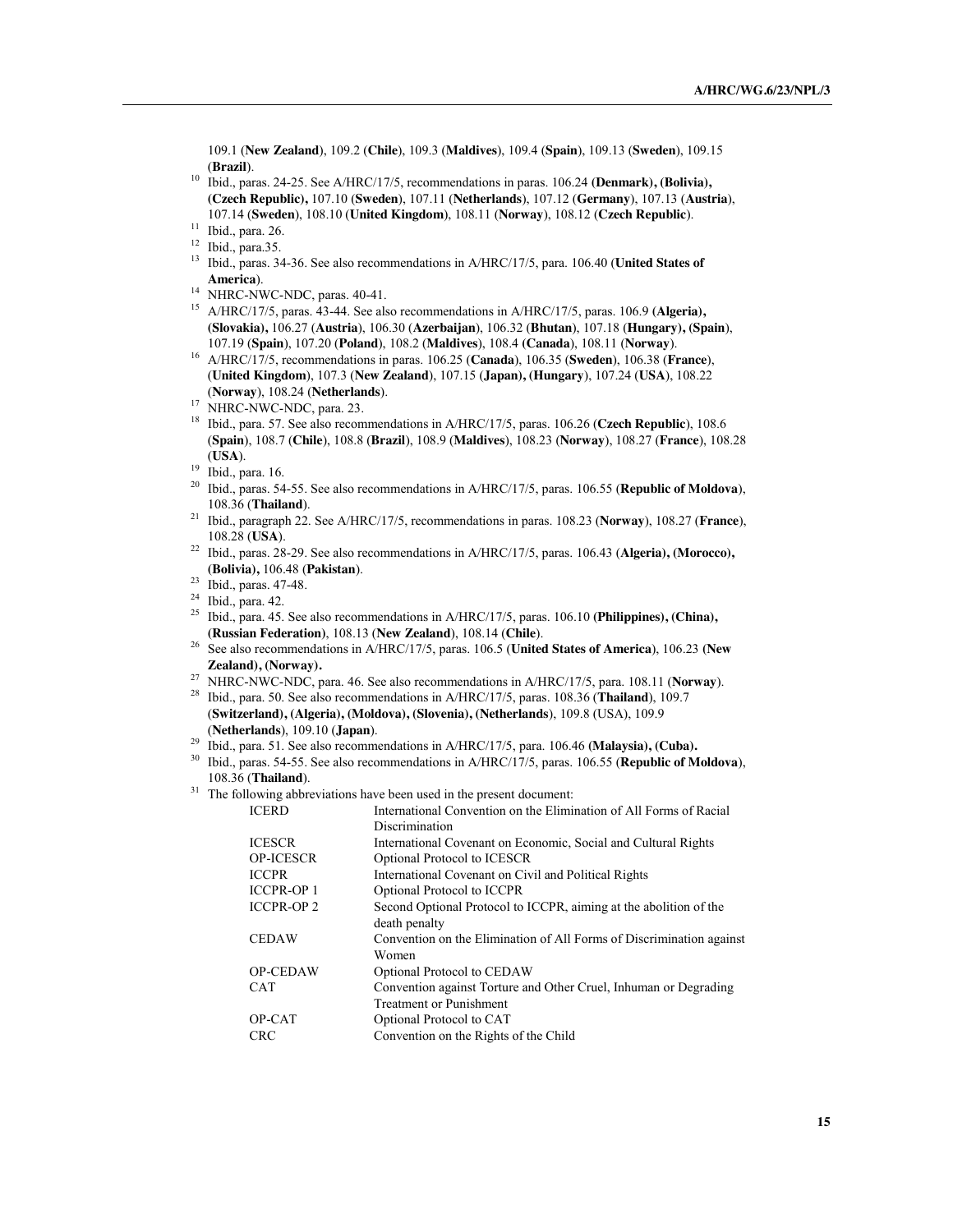| OP-CRC-AC      | Optional Protocol to CRC on the involvement of children in armed<br>conflict                  |
|----------------|-----------------------------------------------------------------------------------------------|
| OP-CRC-SC      | Optional Protocol to CRC on the sale of children, child prostitution<br>and child pornography |
| OP-CRC-IC      | Optional Protocol to CRC on a communications procedure                                        |
| <b>ICRMW</b>   | International Convention on the Protection of the Rights of All                               |
|                | Migrant Workers and Members of Their Families                                                 |
| <b>CRPD</b>    | Convention on the Rights of Persons with Disabilities                                         |
| <b>OP-CRPD</b> | Optional Protocol to CRPD                                                                     |
| <b>ICPPED</b>  | International Convention for the Protection of All Persons from                               |
|                | Enforced Disappearance.                                                                       |

- <sup>32</sup> FIAN Nepal, para. 26.
- <sup>33</sup> Joint Submission No. 14, page 9.
- $34$  Joint Submission No. 17, para. 49 and 51-53.
- 
- <sup>35</sup> International Commission of Jurists, para. 23 (q).<br><sup>36</sup> Joint Submission No. 16, recommendations in Section 3. <sup>36</sup> Joint Submission No. 16, recommendations in Section 3.<br><sup>37</sup> Joint Submission No. 15, section D, para. 1.<br><sup>38</sup> Joint Submission No. 5, page 11.<br><sup>39</sup> Joint Submission No. 2, paras 53-54.<br><sup>40</sup> Joint Submission No. 18, pa
- 
- 
- 
- 
- 
- 
- 
- 
- 
- 
- 47 Joint Submission No. 17, para. 52.<br>48 Joint Submission No. 2, para. 27.
- 
- <sup>49</sup> Human Rights Watch, page 4.
- 
- $^{50}$  Amnesty International, page 8.<br> $^{51}$  Joint Submission No. 5, page 11.
- 
- 
- <sup>52</sup> Joint Submission No. 15, section D, para. 1.<br><sup>53</sup> Swatantrata Abhiyan Nepal, para. 2.9.<br><sup>54</sup> International Commission of Jurists, para. 23 (q).<br><sup>55</sup> Joint Submission No. 9, page 10.
- 
- <sup>56</sup> Joint Submission No. 11, Section on recommendations, page 11.<br><sup>57</sup> Joint Submission No. 17, para.50.<br><sup>58</sup> Human Rights Watch, page 5.<br><sup>59</sup> Amnesty International, page 8.<br><sup>60</sup> International Commission of Jurists, para
- 
- 
- 
- 
- <sup>61</sup> Joint Submission No. 17, para. 52.<br><sup>62</sup> Joint Submission No. 2, para. 27.
- 
- $63$  Human Rights Watch, page 4.
- <sup>64</sup> Joint Submission No. 11, Section on recommendations, page 11.<br><sup>65</sup> Joint Submission No. 20, paras. 53-57.<br><sup>66</sup> Joint Submission No. 3, paras. 1-8.<br><sup>67</sup> Joint Submission No. 3, paras. 1-8.
- 
- 
- Ibid., paras. 1-8.
- <sup>68</sup> Christian Solidarity Worldwide, paras. 2-3. See also Joint Submission No. 3, paras. 19 to 23, including cases cited. 69 Amnesty International, page 7. See also Joint Submission No. 17, para. 37.
- 
- <sup>70</sup> ADF International, para. 25. See also Joint Submission No. 119, para.8.
- <sup>71</sup> Joint Submission No. 19, para. 8.
- <sup>72</sup> Joint Submission No. 16. Section 3.<br><sup>73</sup> Joint Submission No.9, page 10.
- 
- <sup>74</sup> Center for Global Nonkilling, pages 1-3.
- <sup>75</sup> Joint Submission No. 14, recommendations in pages 9-10. See also submission from NHRC-NWC-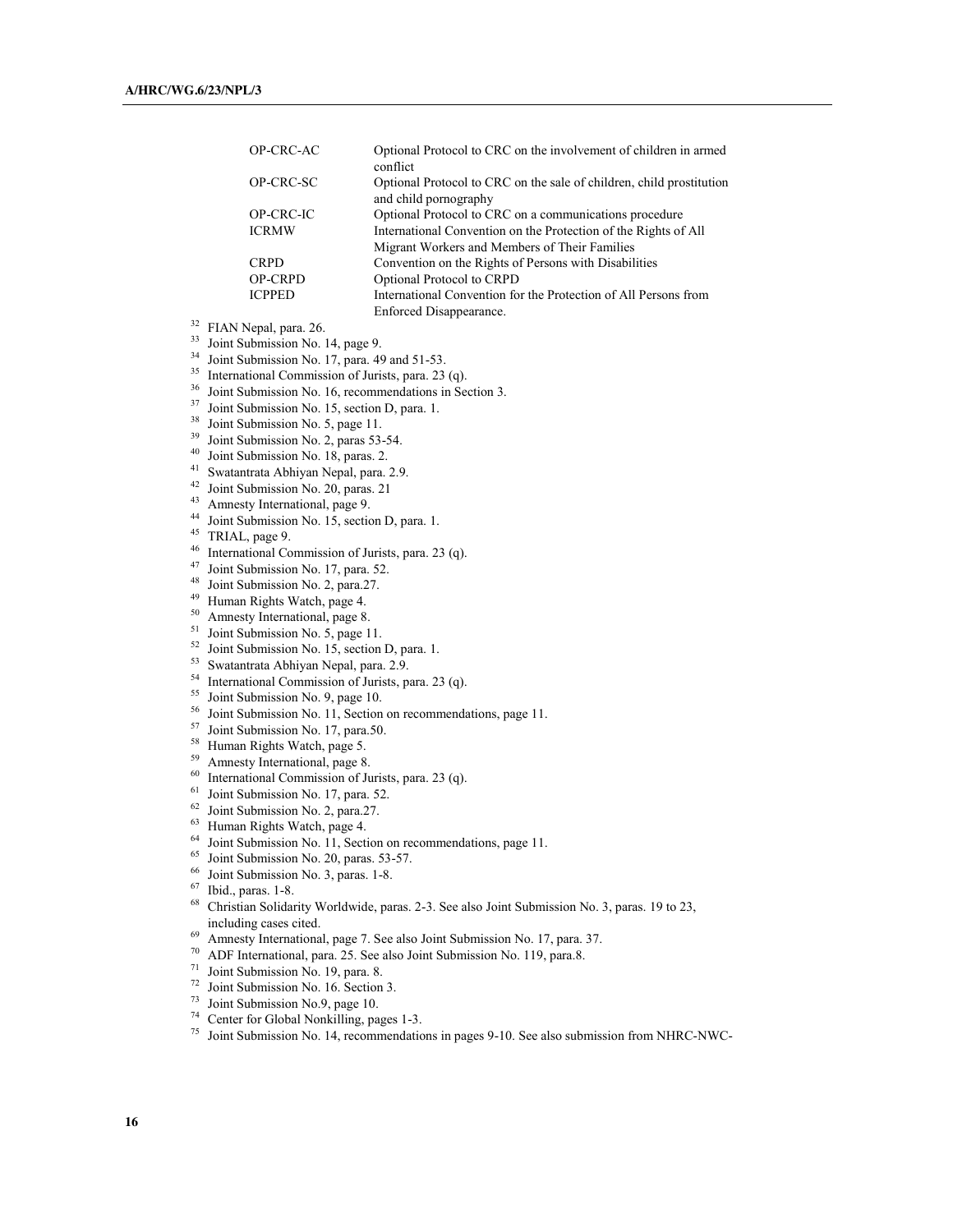- NDC, para. 33. See also recommendations in A/HRC/17/5, para. 106.51 (**Singapore**).<br>Joint Submission No. 21, pages 1-4. See also submission from Christian Solidarity Worldwide, paras.
- 
- 
- 
- 2-3. See also Joint Submission No. 3, paras. 19 to 23, including cases cited.<br><sup>77</sup> Joint Submission No. 16. Section 3.<br><sup>78</sup> Joint Submission No. 6, paras. 7-10 and recommendations in section F. See A/HRC/17/5, paras. 106.1 (**Republic of Korea**), (**Poland**), (**Egypt**), (**China**), (**Holy See**), (**Italy**); 106.2 (**France**),
- (**Azerbaijan**), (**Slovakia**); 107.28 (**Malaysia)**. 79 Amnesty International, page 8. See also Joint Submission No. 18, paras. 7.
- 
- 
- <sup>80</sup> Joint Submission No. 19, para 10.<br><sup>81</sup> Joint Submission No. 2, paras 55-58.<br><sup>82</sup> Joint Submission No. 3, paras. 9-17. See submission for cases cited.
- 
- <sup>83</sup> Christian Solidarity Worldwide, para. 25.<br><sup>84</sup> Joint Submission No. 16, recommendations in Section 3.<br><sup>85</sup> Joint Submission No. 20, para. 29.<br><sup>86</sup> Joint Submission No. 18, paras. 7.
- 
- 
- <sup>87</sup> Joint Submission No. 14, page 9. See also Joint Submission No. 19, para 10.
- <sup>88</sup> Ibid. See also Joint Submission No. 19, para 10.
- <sup>89</sup> Joint Submission No. 2, paras 53-54.<br><sup>90</sup> Joint Submission No. 16, section 3.
- 
- 
- 
- <sup>91</sup> Joint Submission No. 8, page 9.<br><sup>92</sup> Joint Submission No. 18, paras. 7.<br><sup>93</sup> Joint Submission No. 6, paras. 11-13 and section F on recommendations.<br><sup>94</sup> Ibid., para. 13 and section F on recommendations.<br><sup>95</sup> Joint Su
- 
- 
- 
- 
- 
- 
- 
- 
- 
- 
- 
- 
- <sup>99</sup> The Carter Center, paras. 1-6.<br>
<sup>100</sup> Joint Submission No. 17, para.5.<br>
<sup>101</sup> FIAN Nepal, para. 4.<br>
<sup>102</sup> Swatantrata Abhiyan Nepal, para. 2.4<br>
<sup>103</sup> Joint Submission No. 16, recommendations in Section 1.<br>
<sup>104</sup> Join (**Maldives**). Nepal did not express its support of these recommendations, but said it would extend invitations on a case-by-case basis, A/HRC/17/5/Add.1.<br><sup>107</sup> Amnesty International, page 2.
- 
- 
- 
- <sup>108</sup> Ibid., pages 3 and 8.<br><sup>109</sup> CIVICUS, para. 6. 110 Joint Submission No. 11, Section on recommendations, page 11.<br><sup>111</sup> Joint Submission No. 11, Section on recommendations, page 11.
- <sup>111</sup> International Commission of Jurists, para. 23 (r).<br><sup>112</sup> Amnosty International names 2 and 9
- 
- <sup>112</sup> Amnesty International, pages 3 and 8.<br><sup>113</sup> International Commission of Jurists, para. 23 (r).<br><sup>114</sup> CIVICUS, para. 6.
- 
- 
- <sup>115</sup> FIAN Nepal, para. 20. 116 Joint Submission No.8, page 9. 117 Cyltural Survival neces 5.6.
- $117$  Cultural Survival, pages 5-6.<br> $118$  Thid, pages 5-6.
- $\frac{118}{119}$  Ibid., pages 5-6.
- CIVICUS, para. 6.
- 
- <sup>120</sup> Joint Submission No. 19, para 9.<br><sup>121</sup> Amnesty International, page 8. See also Joint Submission No. 17, para. 41 and Joint Submission No.20, para. 29.
- 
- 
- <sup>122</sup> Joint Submission No. 19, para. 7.<br><sup>123</sup> Joint Submission No. 20, para.29.<br><sup>124</sup> Cultural Survival, pages 5-6. See also International Center for Advocates Against Discrimination,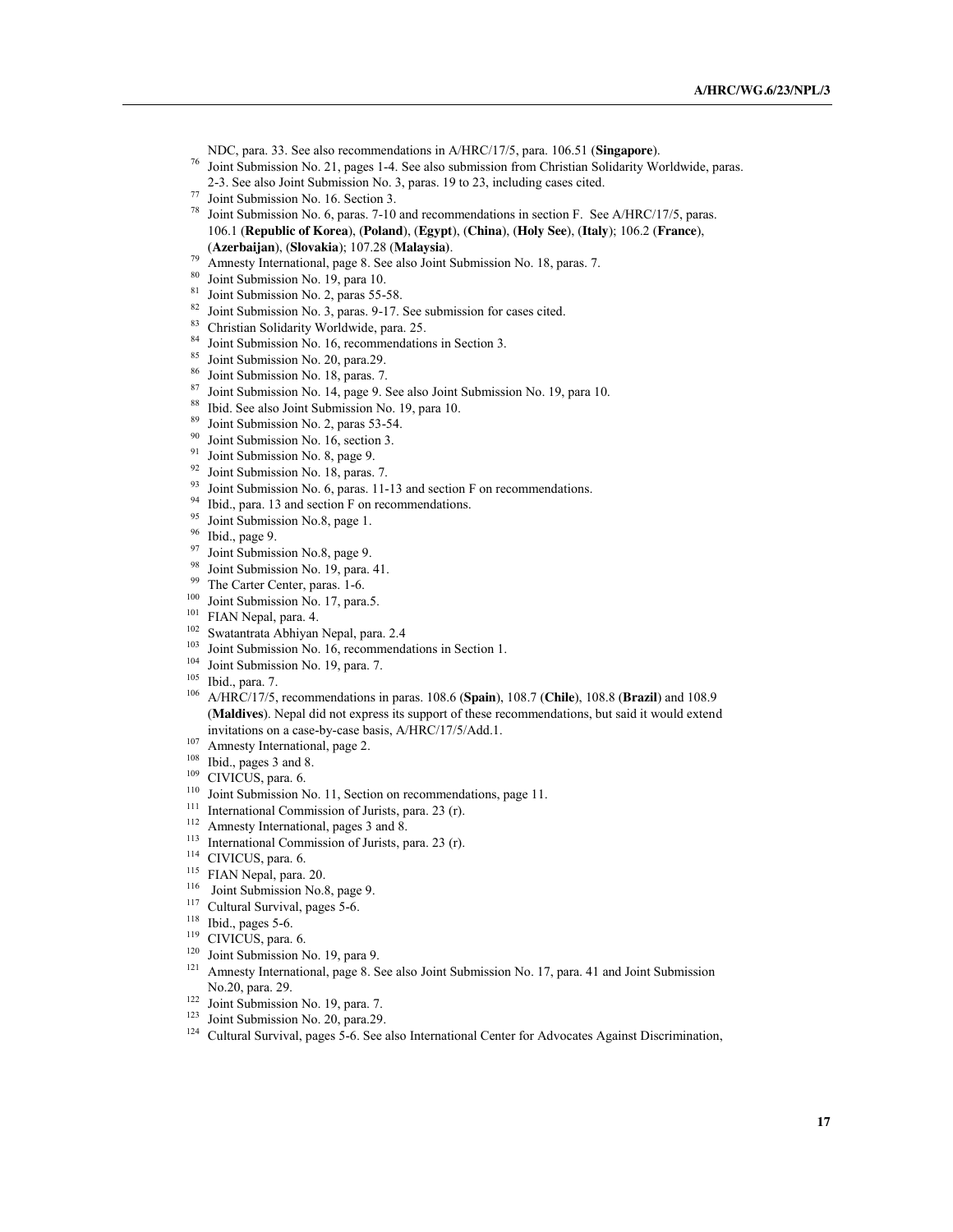page 7.

- 
- 
- <sup>125</sup> Joint Submission No.6, section F on recommendations.<br><sup>126</sup> Asian Legal Resource Centre, para. 8.<br><sup>127</sup> Joint Submission No.14, paras. 2 and 5-8. See also Joint Submission No. 18, paras. 21-22.<br><sup>128</sup> Joint Submission
- 
- 
- <sup>128</sup> Joint Submission No. 12, pages 1-5.<br><sup>129</sup> Joint Submission No.13, pages 1-9.<br><sup>130</sup> Joint Submission No.13, pages 1 and 9 and Joint Submission No. 12, page 4. See also Joint Submission No. 18, para. 20.
- <sup>131</sup> Christian Solidarity Worldwide, para.12.<br><sup>132</sup> Human Rights Watch, page 5.
- 
- <sup>133</sup> Joint Submission No. 9, page 10. See also Joint Submission No.18, para.9.
- 
- 
- <sup>134</sup> Joint Submission No. 16, para. 3.26.<br><sup>135</sup> Joint Submission No. 9, page 10.<br><sup>136</sup> Joint Submission No. 16, recommendations in section 3.
- <sup>137</sup> TRIAL, page 5. See also submission from Amnesty International, page 8 and Joint Submission No. 18, para. 23. See recommendations in A/HRC/17/5, paras 107.15 (**Japan**), 108.18 (**Denmark**), 108.19 (Italy), 107.15 (**Japan), (Hungary)**, 108.22 (**Norwa**y), 107.17 **(Sweden), (Austria**), 107.24 (**USA),** 108.17 (**Moldova**), 108.29 (**United Kingdom**).
- 
- 
- <sup>139</sup> Asian Legal Resource Centre, para. 3. <sup>140</sup> See also A/HRC/17/5, recommendations in paras. 108.26 (**France**) and 106.3 (**Switzerland**), (**Denmark**), (**United Kingdom**), (**Slovenia**). <sup>141</sup> Amnesty International, page 8. See also Joint Submission No. 2, paras. 45-49.
- 
- <sup>142</sup> TRIAL, page 9. See also Joint Submission No.18, para. 24.
- <sup>143</sup> Human Rights Watch, page 4. See also submission from TRIAL, page 9 and Joint Submission No.2, paras. 24-27.<br>Joint Submission No.2, paras. 19-23.
- 
- 144 Joint Submission No.2, paras. 19-23.<br><sup>145</sup> TRIAL, page 9. See also submission and recommendations from the International Commission of Jurists, para. 23 (i), (j) and (k) and Joint Submission No. 2, paras. 39-44.
- <sup>146</sup> A/HRC/17/5, recommendations in paras. 106.4 (**Indonesia**), 106.8 (**Bolivia**), 106.28 (**Spain**), 106.29 (**Azerbaijan**), 106.31 (**Malaysia**), 107.6 (**Slovenia**), 107.8 (**Australia**), 107.22 (**Thailand**), 107.23 (**Brazil**), 107.26 (**Morocco**) (**New Zealand**), 108.20 (**Japan**).
- <sup>147</sup> Advocates for Human Rights, paras. 10-12. See also Joint Submission No. 20, paras.25-26.
- <sup>148</sup> Ibid., paragraph 27. See also submission from International Center for Advocates Against Discrimination page 4.<br>Amnesty International, page 9.
- 
- <sup>150</sup> Global Initiative to End All Corporal Punishment of Children, pages 1-3.
- <sup>151</sup> Christian Solidarity Worldwide, para. 19.<br><sup>152</sup> Joint Submission No.7, page 6.
- 
- <sup>153</sup> Joint Submission No. 4, pages 1-10.<br><sup>154</sup> Ibid., pages 9-10.
- 
- 
- <sup>155</sup> Asian Legal Resource Centre, page 4.<br><sup>156</sup> Joint Submission No. 16, recommendations in section 3.<br><sup>157</sup> Swatantrata Abhiyan, Lalitpur, para. 2.13.<br><sup>158</sup> Joint Submission No. 14, recommendations in section 3.
- 
- 
- <sup>158</sup> Joint Submission No. 16, recommendations in section 3.<br><sup>159</sup> Swatantrata Abhiyan, Lalitpur, para. 2.13. See also Joint Submission No.18, para 28.<br><sup>160</sup> Amnasty International nace 0.
- 
- <sup>160</sup> Amnesty International, page 9.<br><sup>161</sup> Joint Submission No. 18, paras. 29-30.<br><sup>162</sup> Amnesty International, page 8.<br><sup>163</sup> Ibid. page 8.
- 
- 
- 
- 
- 
- 
- <sup>163</sup> Ibid., page 8.<br><sup>164</sup> Joint Submission No. 16, para. 3.33.<br><sup>165</sup> TRIAL, page 9.<br><sup>166</sup> Joint Submission No. 17, para. 7-9, 10 and 38-40.<br><sup>167</sup> Joint Submission No. 3, para. 29 (iv).<br><sup>167</sup> Joint Submission No. 3, para. Submission No. 17, paras. 38-40.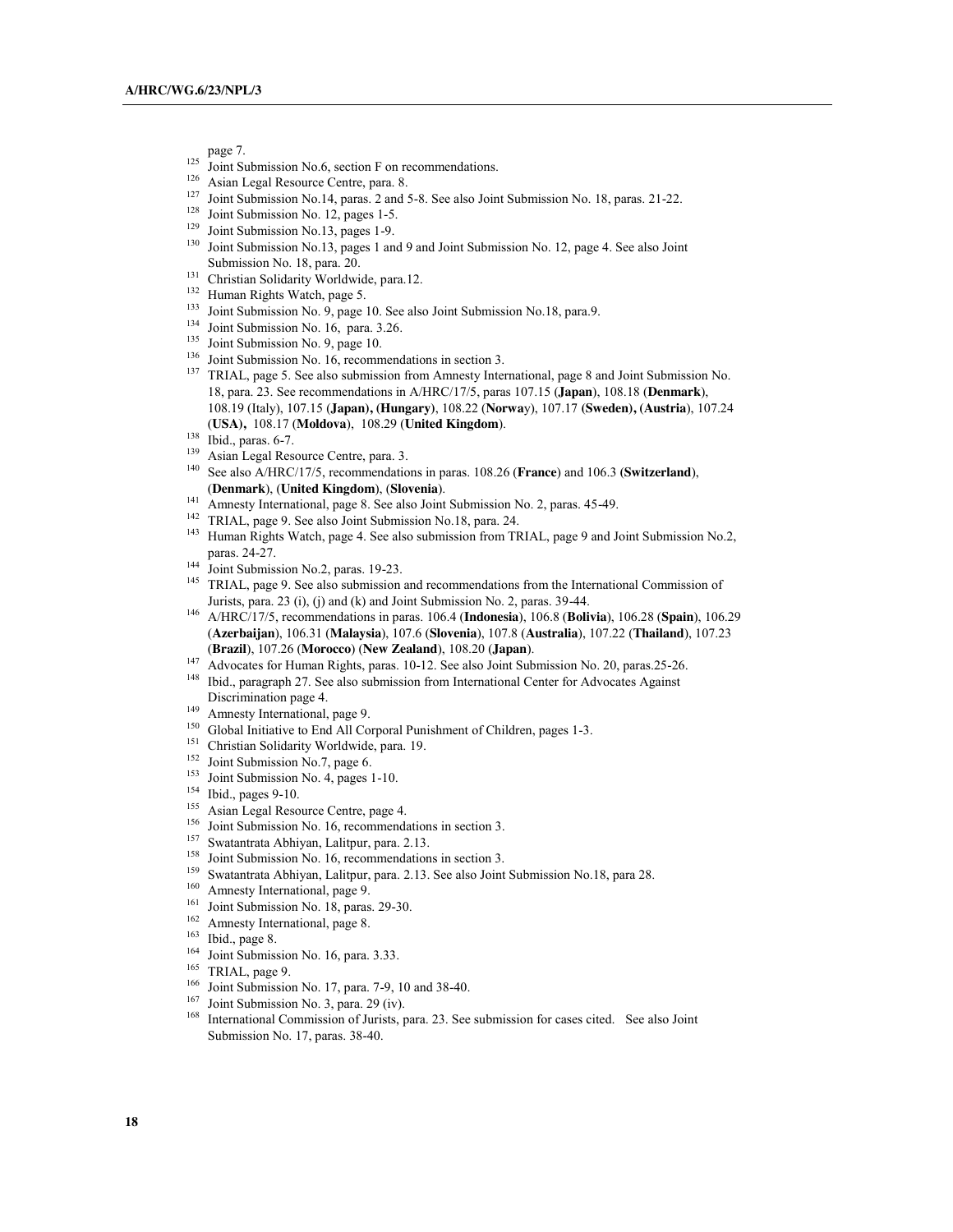- $^{169}$  Human Rights Watch, page 4.
- 
- <sup>170</sup> Joint Submission No. 20, paras. 5-11.<br><sup>171</sup> Joint Submission No. 2, paras. 29-38.<br><sup>172</sup> Amnesty International, page 8.<br><sup>173</sup> A/UDC/17/5 recommendations in page
- 
- <sup>173</sup> A/HRC/17/5, recommendations in paras. 106.33 (**United States of America**), 106.34 (**Australia), (Switzerland), (Republic of Korea), (Sweden), (Czech Republic), (Denmark), (Netherlands**), 107.25 (**Switzerland**), 108.22 (**Norway**), 106.35 (**Sweden)**, 106.38 (**France), (UK**), 107.2 (**Germany**), 107.3 (**New Zealand**) 108.24 (**Netherlands**),108.25 (**Spain**), 108.30 (**New Zealand**).
- 
- <sup>175</sup> Joint Submission No. 6, paras. 14-17 and section F on recommendations.<br><sup>176</sup> ADF International, para. 26.<br><sup>177</sup> Amnesty International, page 8.
- 
- 
- <sup>178</sup> Asian Legal Resource Centre, para. 4. See submission for cases cited.
- <sup>179</sup> Joint Submission No. 3, paras. 9-10. See submission for cases cited in paras. 11-17.<br><sup>180</sup> Joint Submission No. 17, paras. 24-25 and 44. See submission for cases cited.<br><sup>181</sup> Amnasty International gaps 0. See also J
- 
- <sup>181</sup> Amnesty International, page 9. See also Joint Submission No. 18, para. 27.<br><sup>182</sup> CIVICUS para. 6.
- 
- 
- 
- 
- <sup>183</sup> CIVICUS, para. 6.<br><sup>184</sup> Joint Submission No. 11, Section on recommendations page 12.<br><sup>185</sup> Amnesty International, page 8.<br><sup>185</sup> Joint Submission No. 6, para. 27 and section F on recommendations. See also Joint Submi page 9.
- 
- 
- <sup>187</sup> Joint Submission No. 18, para. 13.<br><sup>188</sup> Joint Submission No. 19, para. 28.<br><sup>189</sup> International Center for Advocates Against Discrimination page 6.<br><sup>190</sup> The Center Center page 7, 16, See also Joint Submission No. 1
- <sup>190</sup> The Carter Center, paras. 7-16. See also Joint Submission No. 19, para. 45.
- <sup>191</sup> Swatantrata Abhiyan, Lalitpur, para. 2.4.<br><sup>192</sup> Ibid. 2.5.2.7. See also Joint Submission.
- <sup>192</sup> Ibid., 2.5-2.7. See also Joint Submission No. 5.<br><sup>193</sup> Isint Submission N<sub>2</sub> 20 name 44.50
- 
- <sup>193</sup> Joint Submission No. 20, paras. 44-50.<br><sup>194</sup> Swatantrata Abhiyan, Lalitpur, para. 2.11.<br><sup>195</sup> Ibid. gara. 2.12. See also Joint Submission
- <sup>195</sup> Ibid., para. 2.12. See also Joint Submission No. 18, para. 38.<br><sup>196</sup> Isint Submission No. 10, name 40. See also Joint Submission
- <sup>196</sup> Joint Submission No. 19, para. 40. See also Joint Submission No. 18, para. 40. HelpAge, pages 1-2.
- 
- <sup>198</sup> FIAN Nepal, para. 3. See recommendations in A/HRC/17/5, paras. 106.46 (Malaysia), 106.21 (**Argentina**), 106.49 (**Hungary**). See also submission from NHRC-NWC-NDC, para. 30. 199 Joint Submission No. 14, paras. 9-12. See also Joint Submission No. 19, paras. 33-34.
- 
- 
- <sup>201</sup> FIAN Nepal, paras. 17-22. See also Joint Submission No. 20, para.68 and Joint Submission No. 18, para.39.
- $202$  Joint Submission No. 14, recommendations in pages 9-10. See also submission from NHRC-NWC-NDC, para. 33. See also recommendations in A/HRC/17/5, para. 106.51 (**Singapore**).
- 
- 
- <sup>203</sup> Joint Submission No. 14, para. 33 and recommendations in page 10.<br><sup>204</sup> Joint Submission No. 19, para. 38.<br><sup>205</sup> Joint Submission No. 14, paras. 22-26 and recommendations in page 10. See also Joint Submission No. 16, paras. 3.34-3.35 and Joint Submission No. 18, paras.41-42. See also submission from NHRC-NWC-NDC, para. 38. See also recommendations in A/HRC/17/5, para. 106.52 (**Norway), (Cuba).**<br><sup>206</sup> Joint Submission No. 14, para. 25. See also Joint Submission No. 19, paras. 35-39.<br><sup>207</sup> Help A.co. paces 1.2.
- 
- 
- <sup>207</sup> HelpAge, pages 1-2.<br><sup>208</sup> Amnesty International, page 9. See also Joint Submission No. 18, para.42.<br><sup>209</sup> Ioint Submission No. 22, pages 1 and 7.
- 
- <sup>209</sup> Joint Submission No. 22, pages 1 and 7.<br><sup>210</sup> Joint Submission No. 10, paras. 1- 4. See also Joint Submission No. 18, para. 43 and A/HRC/17/5, paras. 108.34 (Slovakia); 108.35 (Finland); 108.33 (Turkey); 106.52 (Norway).<br>
<sup>211</sup> Joint Submission No. 6, section 5. See A/HRC/17/5, paras. 106.53 (Finland) and 108.34 (Slovakia).<br>
<sup>212</sup> Joint Submission No. 16, section
- 
- 
- 
-